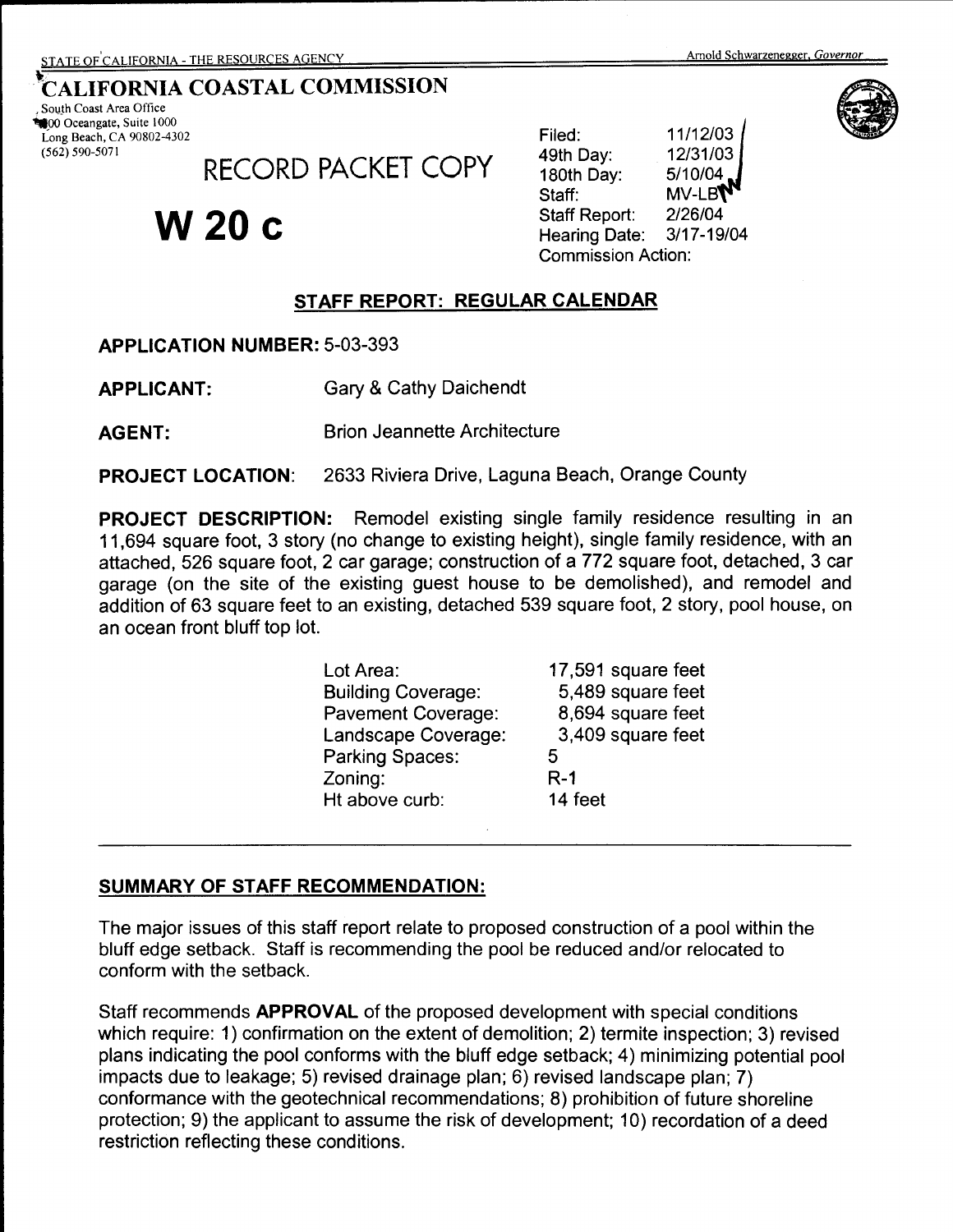#### 5-03-393 Daichendt Page 2

**LOCAL APPROVALS RECEIVED:** City of Laguna Beach Approval in Concept, dated 9/16/03.

**SUBSTANTIVE FILE DOCUMENTS:** Preliminary Geotechnical Investigation, prepared by Geofirm, dated 2/11 /03; Geofirm letter dated 1 0/29/03; Geofirm letter dated 2/23/04; City of Laguna Beach certified Local Coastal Program (as guidance only).

#### I. **APPROVAL WITH CONDITIONS**

#### **STAFF RECOMMENDATION:**

*:.* >. ,\_· <sup>~</sup>

Staff recommends that the Commission **APPROVE** the permit application as conditioned.

**MOTION:** I **move that the Commission approve Coastal Development Permit No. 5-03-393 pursuant to the staff recommendation.** 

#### **STAFF RECOMMENDATION OF APPROVAL:**

Staff recommends **a YES** vote. Passage of this motion will result in approval of the permit as conditioned and adoption of the following resolution and findings. The motion passes only by affirmative vote of a majority of the Commissioners present.

#### **RESOLUTION TO APPROVE THE PERMIT:**

The Commission hereby approves a coastal development permit for the proposed development and adopts the findings set forth below on grounds that the development as conditioned will be in conformity with the policies of Chapter 3 of the Coastal Act and will not prejudice the ability of the local government having jurisdiction over the area to prepare a Local Coastal Program conforming to the provisions of Chapter 3. Approval of the permit complies with the California Environmental Quality Act because either 1) feasible mitigation measures and/or alternatives have been incorporated to substantially lessen any significant adverse effects of the development on the environment, or 2) there are no further feasible mitigation measures or alternatives that would substantially lessen any significant adverse impacts of the development on the environment.

#### II. **STANDARD CONDITIONS:**

- 1. Notice of Receipt and Acknowledgment. The permit is not valid and development shall not commence until a copy of the permit, signed by the permittee or authorized agent, acknowledging receipt of the permit and acceptance of the terms and conditions, is returned to the Commission office.
- 2. Expiration. If development has not commenced, the permit will expire two years from the date this permit is reported to the Commission. Development shall be pursued in a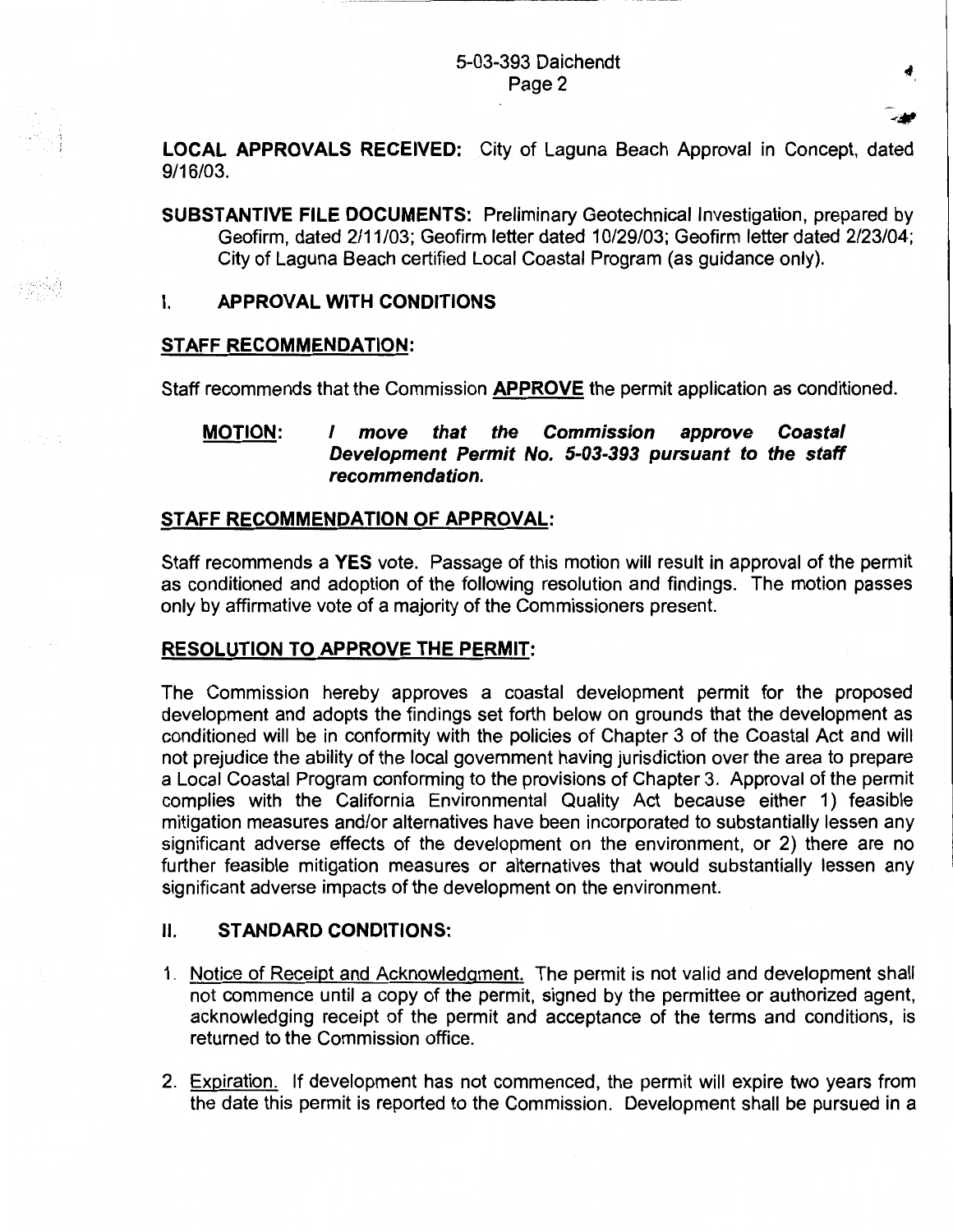diligent manner and completed in a reasonable period of time. Application for extension of the permit must be made prior to the expiration date.

- 3. Interpretation. Any questions of intent or interpretation of any condition will be resolved by the Executive Director or the Commission.
- 4. Assignment. The permit may be assigned to any qualified person, provided assignee files with the Commission an affidavit accepting all terms and Conditions of the permit.
- 5. Terms and Conditions Run with the Land. These terms and conditions shall be perpetual, and it is the intention of the Commission and the permittee to bind all future owners and possessors of the subject property to the terms and conditions.

### Ill. **SPECIAL CONDITIONS:**

### **1. Confirmation of the Extent of Demolition**

After demolition has been completed, and the framing of the walls to remain is exposed pursuant to the demolition plan approved in this permit, but **PRIOR TO ANY NEW CONSTRUCTION,** the applicant shall submit to the Executive Director, via bonded messenger from the City of Laguna Beach Building Department, for the review and approval of the Executive Director, a certified copy of the City building inspector's report which indicates whether any demolition beyond the amount shown on the demolition plan approved by this permit has occurred or would be necessary in order to meet building and safety codes.

If the building inspector's report, accepted by the Executive Director, indicates additional demolition has already occurred or must occur due to the deteriorated state of the walls which were proposed by the applicant to remain, the applicant shall submit a complete amendment request application or a complete application for a new coastal development permit. The application shall address the issue of revisions to the project due to the need for additional demolition. Whether an amendment or a new application is submitted shall be determined by the Executive Director.

#### **No further development may occur until either:**

a) The Executive Director determines, pursuant to the City building inspector's report, that all walls identified as walls to remain are intact and structurally sound; or

b) the applicant submits an amendment request application if so directed by the Executive Director and the amendment request is subsequently approved by the Coastal Commission and issued by the Executive Director; or

c) the applicant submits a new coastal development permit application if so directed by the Executive Director and the coastal development permit is approved by the Coastal Commission and issued by the Executive Director.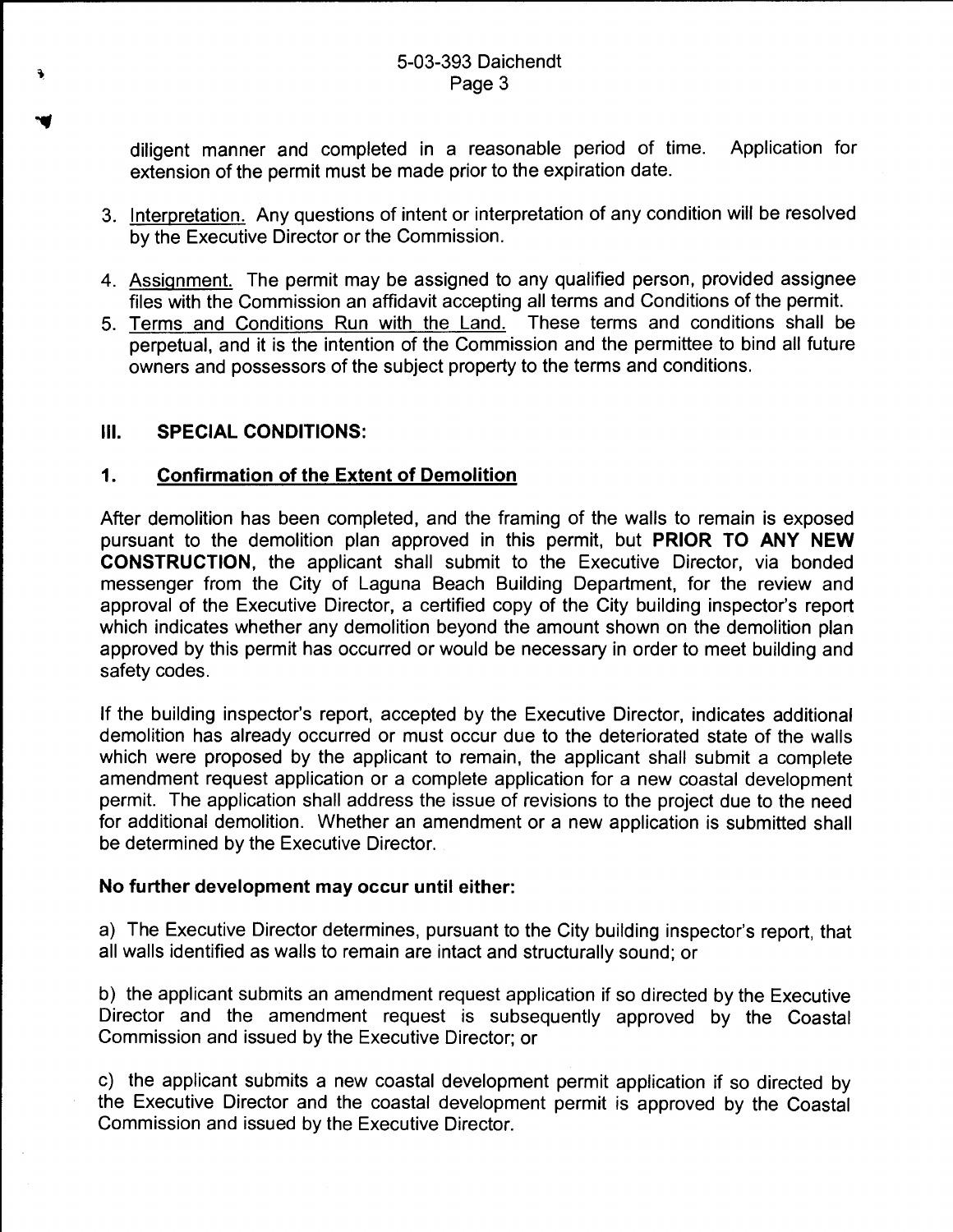#### **2. Termite Inspection**

**PRIOR TO ISSUANCE OF THE COASTAL DEVELOPMENT PERMIT,** the applicant shall submit, for the review and approval of the Executive Director, a termite inspection report, prepared by a licensed professional, indicating the degree, if any, of termite damage that exists within the existing residential structure that is the subject of the permit.

The termite inspection report shall also be submitted to the City of Laguna Beach Building Department.

If the termite inspection report indicates that additional demolition will be necessary in order for the structure to meet building and safety standards, the applicant shall submit a complete amendment request application or a complete application for a new coastal development permit. Whether an amendment or permit application is submitted shall be determined by the Executive Director. The application shall address the issue of revisions to the project due to the need for additional demolition.

**No development may proceed if an amendment or new coastal development permit application pursuant to the special conditions of this permit is pending.** 

- **3. Revised Plans** 
	- **A. PRIOR TO ISSUANCE OF THE COASTAL DEVELOPMENT PERMIT,** the applicant shall submit, for the review and approval of the Executive Director, revised plans showing that:
		- 1. The pool shall be located landward of the 25 foot bluff edge/geologic setback as depicted on attached exhibit C;
		- 2. Alternately, the applicant may submit revised plans indicating that the existing pool located landward of the main residence, will be retained in its present location;
		- 3. Any proposed accessory improvements (i.e. decks, patios, walls, etc.) located seaward of the residence in the 25 foot bluff edge/geologic setback area on the site shall be detailed and drawn to scale on the final approved site plan. Such improvements shall be at grade or capable of being removed without significant landform alteration.
	- **B.** The permittee shall undertake the development in accordance with the approved plans. Any proposed changes to the approved plans shall be reported to the Executive Director. No changes to the plans shall occur without a Coastal Commission approved amendment to this coastal development unless the Executive Director determines that no amendment is required.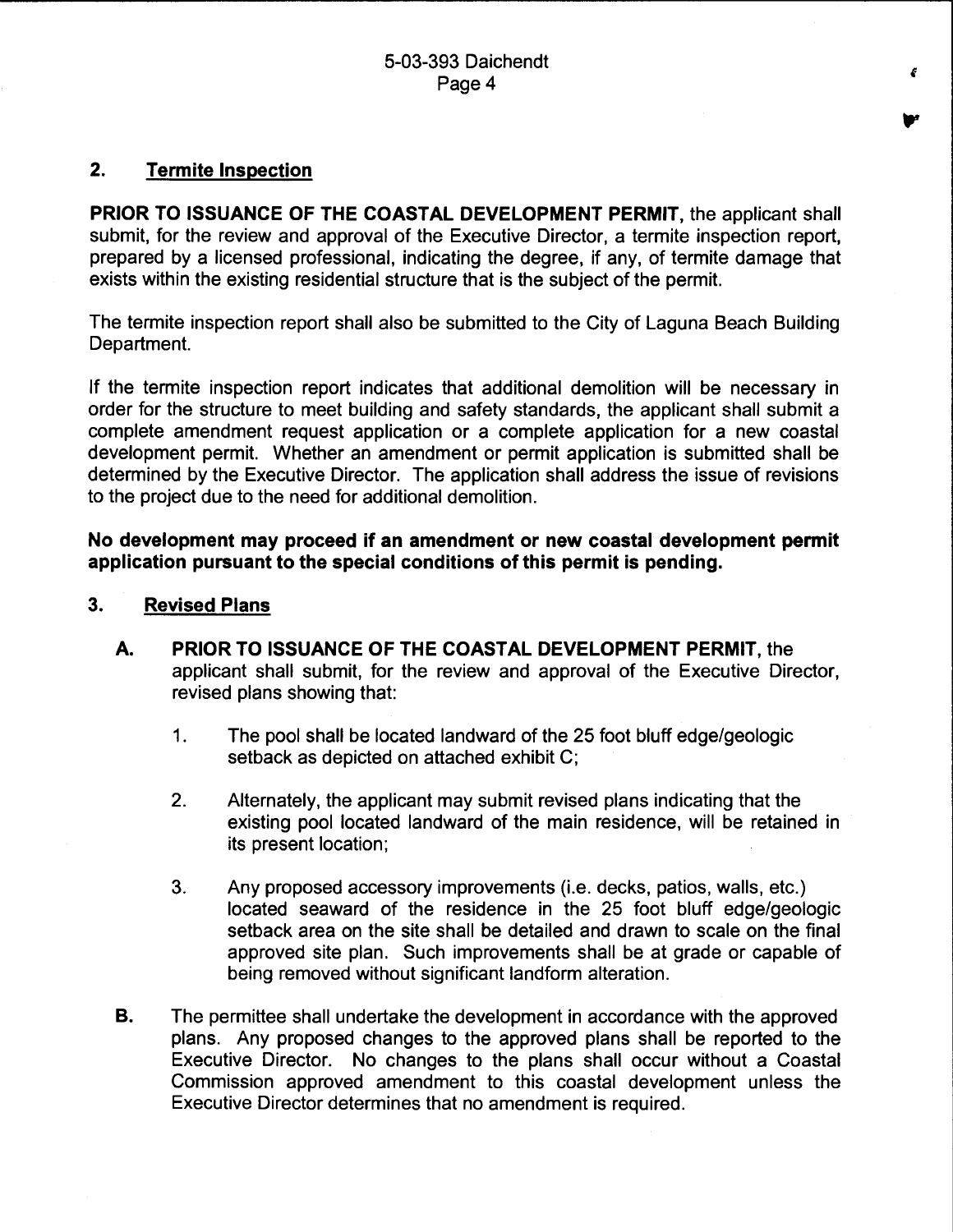#### **4. Minimizing Swimming Pool Impacts**

٩Ť,

**PRIOR TO ISSUANCE OF THE COASTAL DEVELOPMENT PERMIT,** the applicant shall submit, for the review and approval of the Executive Director, a written plan prepared by an appropriately licensed professional to mitigate for the potential for leakage from the proposed swimming pool and spa. The plan shall include, at a minimum: 1) installing separate water meters for each pool and spa which are separate from the water meters for the houses to allow for the monitoring of water usage for the pool and spa, and 2) identification of the materials, such as plastic linings or specially treated cement, to be used to waterproof the undersides of the pool and spa to prevent leakage, and information regarding the past success rates of these materials. The applicant shall comply with' the mitigation plan approved by the Executive Director.

#### **5. Revised Drainage Plan**

- A. All site drainage shall be collected and directed/pumped to the street.
- **B. PRIOR TO ISSUANCE OF THE COASTAL DEVELOPMENT PERMIT,** the applicant shall submit, for the review and approval of the Executive Director, a revised drainage plan reflecting the requirements of section A above.
- C. The permittee shall undertake the development in accordance with the approved plans. Any proposed changes to the approved plans shall be reported to the Executive Director. No changes to the plans shall occur without a Coastal Commission approved amendment to this coastal development unless the Executive Director determines that no amendment is required.

#### **6. Revised Landscape Plan**

- A. All new landscaping shall be primarily native (to coastal Orange County), drought tolerant vegetation. Invasive plants are prohibited.
- B. No permanent in-ground irrigation systems shall be installed on site. Temporary above ground irrigation is allowed to establish plantings.
- C. **PRIOR TO ISSUANCE OF THE COASTAL DEVELOPMENT PERMIT,** the applicant shall submit, for the review and approval of the Executive Director, a revised landscape plan reflecting the requirements of sections A and B above.
- D. The permittee shall undertake the development in accordance with the approved plans. Any proposed changes to the approved plans shall be reported to the Executive Director. No changes to the plans shall occur without a Coastal Commission approved amendment to this coastal development unless the Executive Director determines that no amendment is required.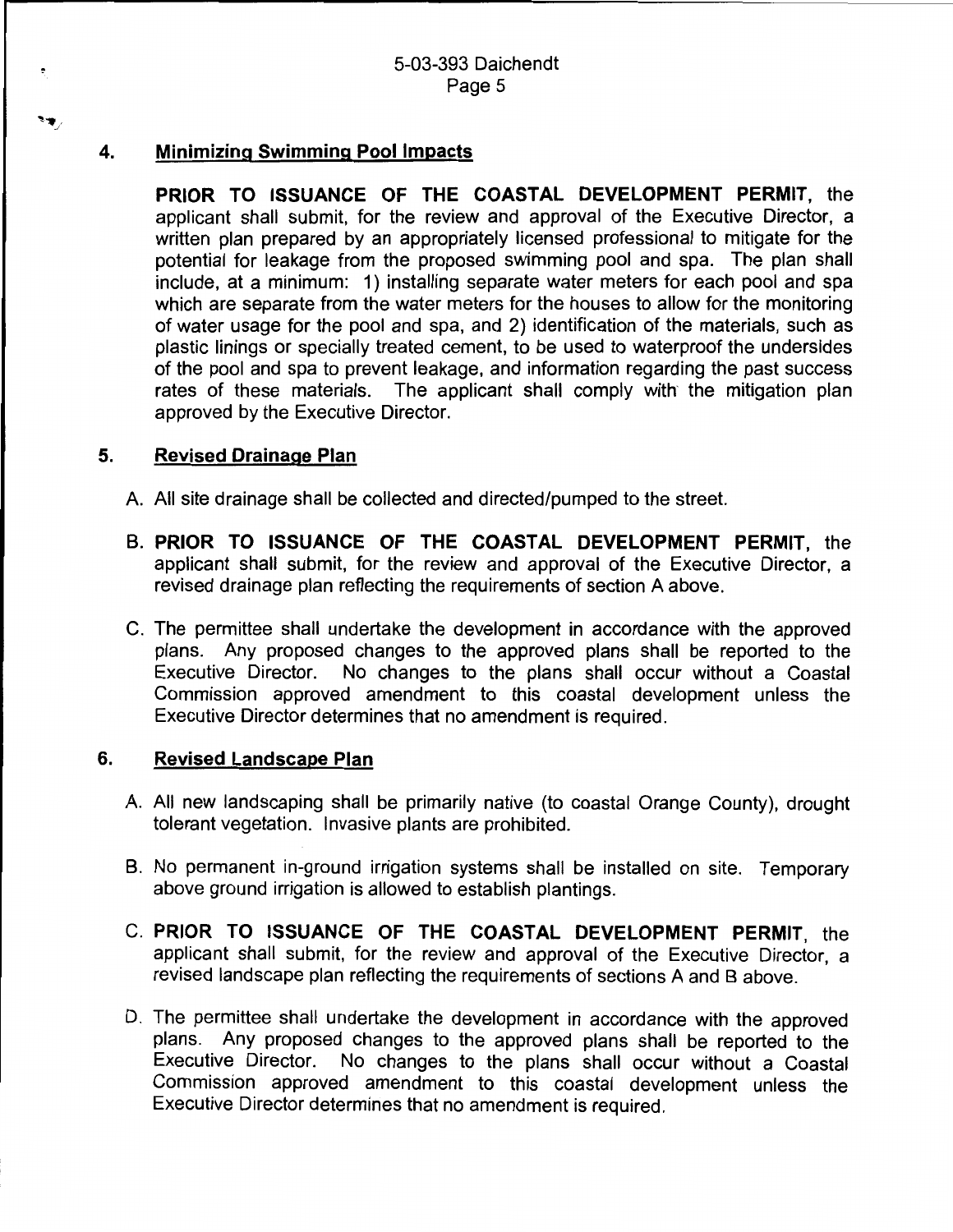#### **7. Conformance of Design and Construction Plans to Geotechnical Information**

- A. All final design and construction plans, including grading, foundations, site plans, elevation plans, and drainage plans, shall be consistent with all recommendations contained in the Preliminary Geotechnical Investigation, prepared by Geofirm, dated 2/11/03; Geofirm letter dated 10/29/03; Geofirm letter dated 2/23/04.
- **B. PRIOR TO THE ISSUANCE OF THE COASTAL DEVELOPMENT PERMIT,** the applicant shall submit, for the Executive Director's review and approval, evidence that the geotechnical consultant has reviewed and approved all final design and construction plans and certified that each of those final plans is consistent with all of the recommendations specified in the above-referenced geologic evaluation approved by the California Coastal Commission for the project site.
- **C.** The permittee shall undertake development in accordance with the approved final plans. Any proposed changes to the approved final plans shall be reported to the Executive Director. No changes to the approved final plans shall occur without a Commission amendment to this coastal development permit unless the Executive Director determines that no amendment is required.

#### **8. No Future Shoreline/Bluff Protective Device**

- A. By acceptance of this permit, the applicant agrees, on behalf of him/herself and all other successors and assigns, that no shoreline/bluff protective device(s) shall ever be constructed to protect the development at the subject site approved pursuant to Coastal Development Permit No. 5-03-393 including future improvements, in the event that the property is threatened with damage or destruction from bluff and slope instability, erosion, landslides or other natural hazards in the future. By acceptance of this permit, the applicant hereby waives, on behalf of him/herself and all successors and assigns, any rights to construct such devices that may exist under Public Resources Code Section 30235.
- B. By acceptance of this permit, the applicant further agrees, on behalf of him/herself and all successors and assigns, that the landowner shall remove the development authorized by this permit if any government agency has ordered that the structure is not to be occupied due to any of the hazards identified above. In the event that any portion of the development is destroyed, the permittee shall remove all recoverable debris associated with the development from the beach and ocean and lawfully dispose of the material in an approved disposal site. Such removal shall require a coastal development permit.
- C. In the event the edge of he bluff recedes to within 10 feet of the principal residence but no government agency has ordered that the structures not be occupied, a geotechnical investigation shall be prepared by a licensed coastal engineer and geologist retained by the applicant, that addresses whether any portions of the residence are threatened by wave, erosion, or storm conditions, or other natural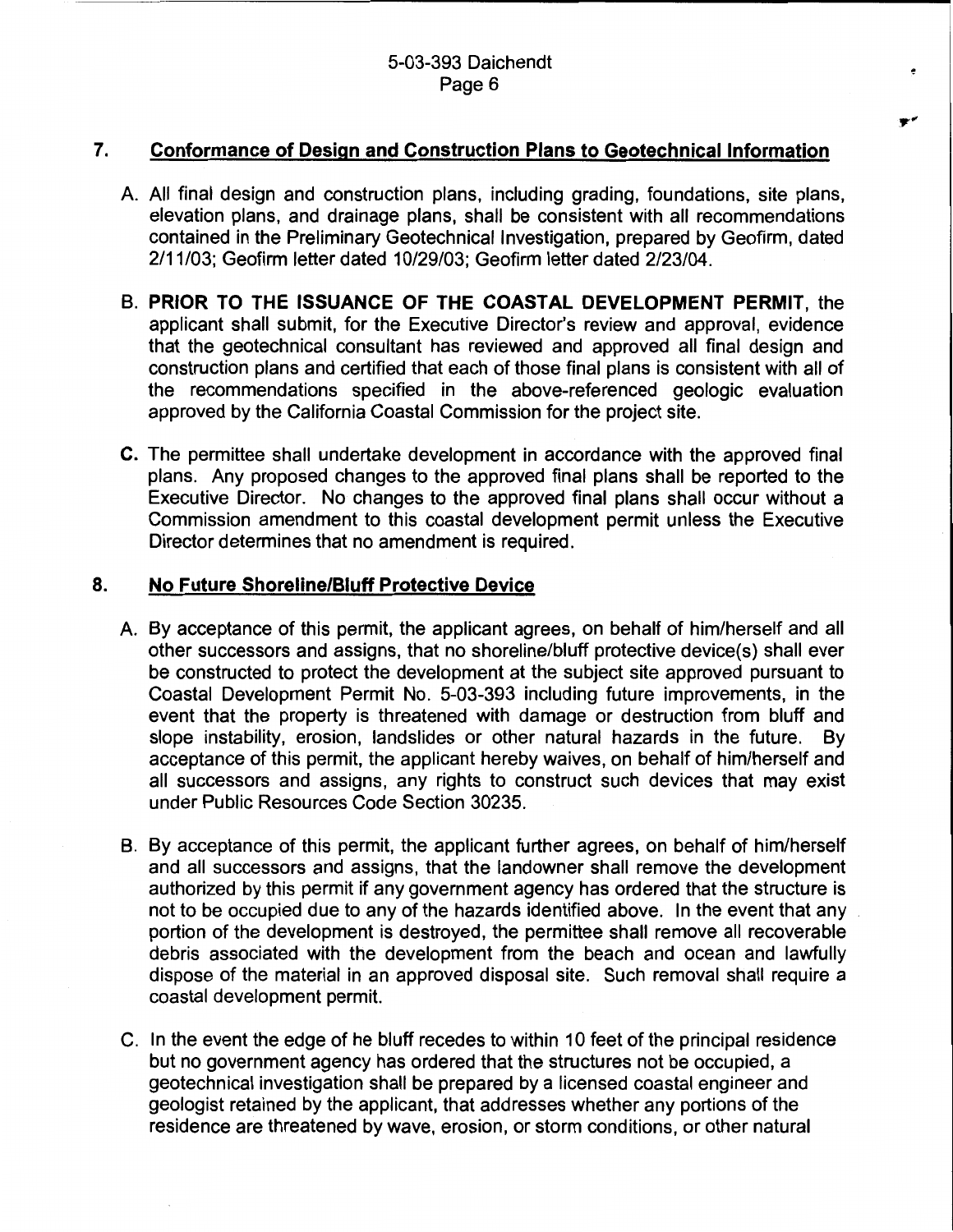hazards. The report shall identify all those immediate or potential future measures that could stabilize the principal residence without shore or bluff protection, including but not limited to removal or relocation of portions of the residence. If the geotechnical report concludes that the residence or any portion of the residence is unsafe for occupancy, the permittee shall, in accordance with a coastal development permit remove the threatened portion of the structure.

#### **9. Assumption of Risk, Waiver of Liability and Indemnity**

By acceptance of this permit, the applicant acknowledges and agrees (i) that the site may be subject to hazards due to bluff and slope instability, erosion, landslides or other natural hazards associated with development on an oceanfront, bluff top, site; (ii) to assume the risks to the applicant and the property that is the subiect of this permit of injury and damage from such hazards in connection with this permitted development; (iii) to unconditionally waive any claim of damage or liability against the Commission, its officers, agents, and employees for injury or damage from such hazards; and (iv) to indemnify and hold harmless the Commission, its officers, agents, and employees with respect to the Commission's approval of the project against any and all liability, claims, demands, damages, costs (including costs and fees incurred in defense of such claims), expenses, and amounts paid in settlement arising from any injury or damage due to such hazards.

#### **10. Deed Restriction**

**PRIOR TO ISSUANCE OF THE COASTAL DEVELOPMENT PERMIT,** the applicant shall submit to the Executive Director for review and approval documentation demonstrating that the landowner has executed and recorded against the parcel(s) governed by this permit a deed restriction, in a form and content acceptable to the Executive Director: (1) indicating that, pursuant to this permit, the California Coastal Commission has authorized development on the subject property, subject to terms and conditions that restrict the use and enjoyment of that property; and (2) imposing the Special Conditions of this permit as covenants, conditions and restrictions on the use and enjoyment of the Property. The deed restriction shall include a legal description of the entire parcel or parcels governed by this permit. The deed restriction shall also indicate that, in the event of an extinguishment or termination of the deed restriction for any reason, the terms and conditions of this permit shall continue to restrict the use and enjoyment of the subject property so long as either this permit or the development it authorizes, or any part, modification, or amendment thereof, remains in existence on or with respect to the subject property.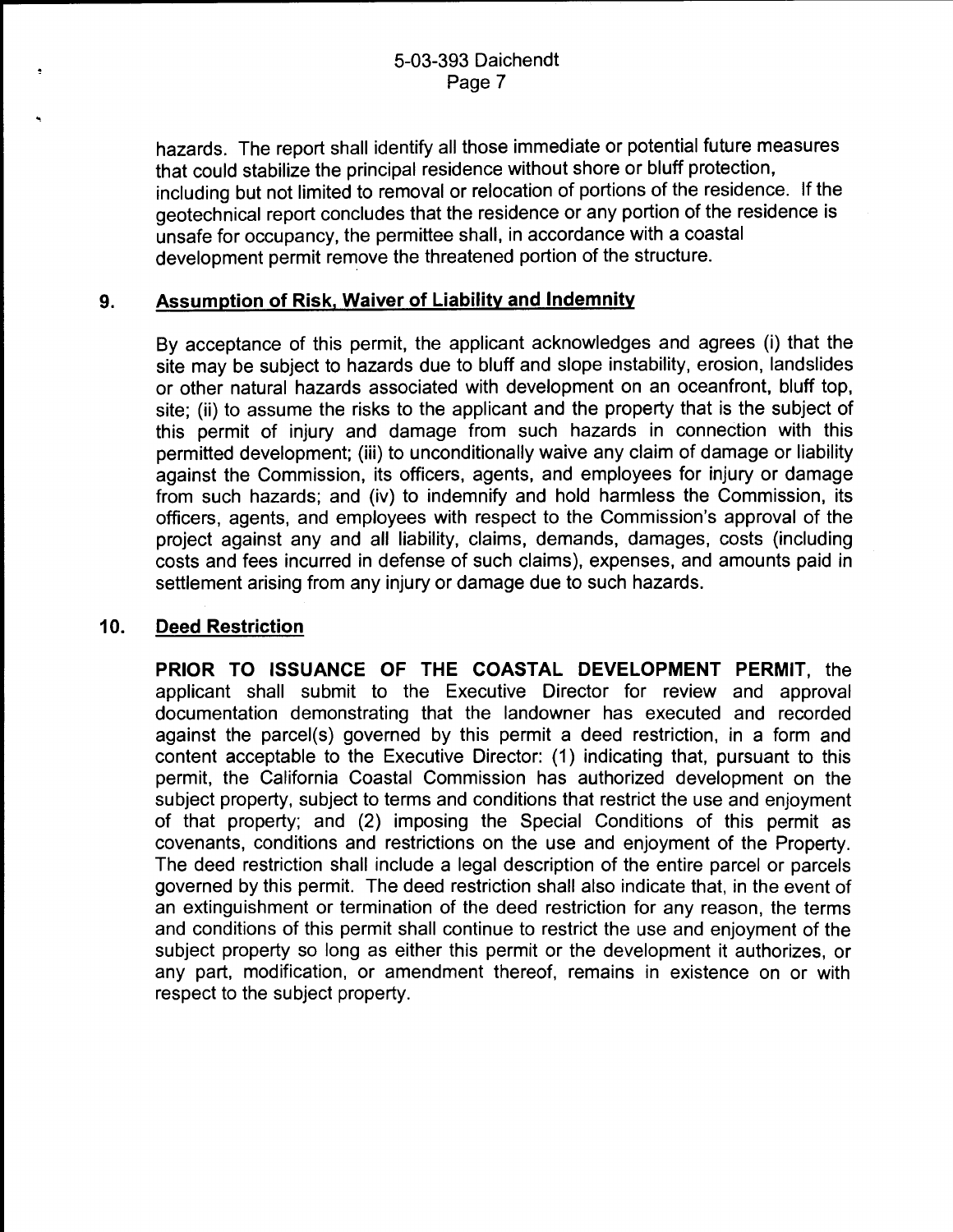## IV. **FINDINGS AND DECLARATIONS:**

The Commission hereby finds and declares:

#### **A. Project Description and Location**

The applicants propose to remodel an existing single family residence resulting in an 11 ,694 square foot, 3 story (no change to existing height), single family residence, with an attached, 526 square foot, 2 car garage; construction of a 772 square foot, detached, 3 car garage (within same footprint as guest house proposed to be demolished), and remodel and addition of 63 square feet to an existing, detached 539 square foot, 2 story, pool house, on an ocean front bluff top lot. A new pool and spa are proposed between the main residence and the bluff edge. Grading consisting of 306 cubic yards (351 cubic yards of fill and 45 cubic yards of cut) is proposed to accommodate proposed landward expansion of the main residence and to accommodate portions of the proposed, detached, 3 car garage. The location of the disposal site for the export material has been identified as the Brea landfill, which is located outside the coastal zone.

Three structures currently exist on-site: a 10,454 square foot, 3 story, 3 feet above top of curb single family residence with an attached three car garage; a 539 square foot, two story pool house; and a 318 square foot, single story guest house. In addition, there is an existing pool and spa, between the main residence and pool house, that is proposed to be removed.

In addition to remodeling, 1,240 square feet is proposed to be added to the main residence. The seaward side of the residence is proposed to be partially relocated landward of its existing location. At the lowest/basement floor, an approximately 14 foot diameter bay window will be removed, resulting in a landward relocation of approximately 11 % feet along the 14 foot portion of lowest level's seaward most wall, in addition an additional 18 feet of the wall will be relocated approximately 5 feet landward of its existing location. A total of approximately 207 square feet is proposed to be removed at the seaward side of the basement level. These areas will become covered patio area. Also at the lowest/basement is an addition of approximately 439 square feet at the landward most side of the basement level. The net addition at the basement level will be 232 square feet. Excavation is proposed to accommodate the lower level, landward expansion.

At the mid/first floor level, approximately 56 feet of the existing 65 foot long seaward most wall will be relocated landward. The distance of the landward relocation ranges from 7 feet to 3 feet. A total of approximately 425 square feet will be removed at the seaward side of the residence. This will become covered patio area. The existing, attached 3 car garage will be converted to a two car garage, and the former garage area will become living area. Additional expansion is proposed at the landward side. A total of 1,162 square feet (including the garage conversion) will be added at the landward side of the mid level, making a net addition of 738 square feet.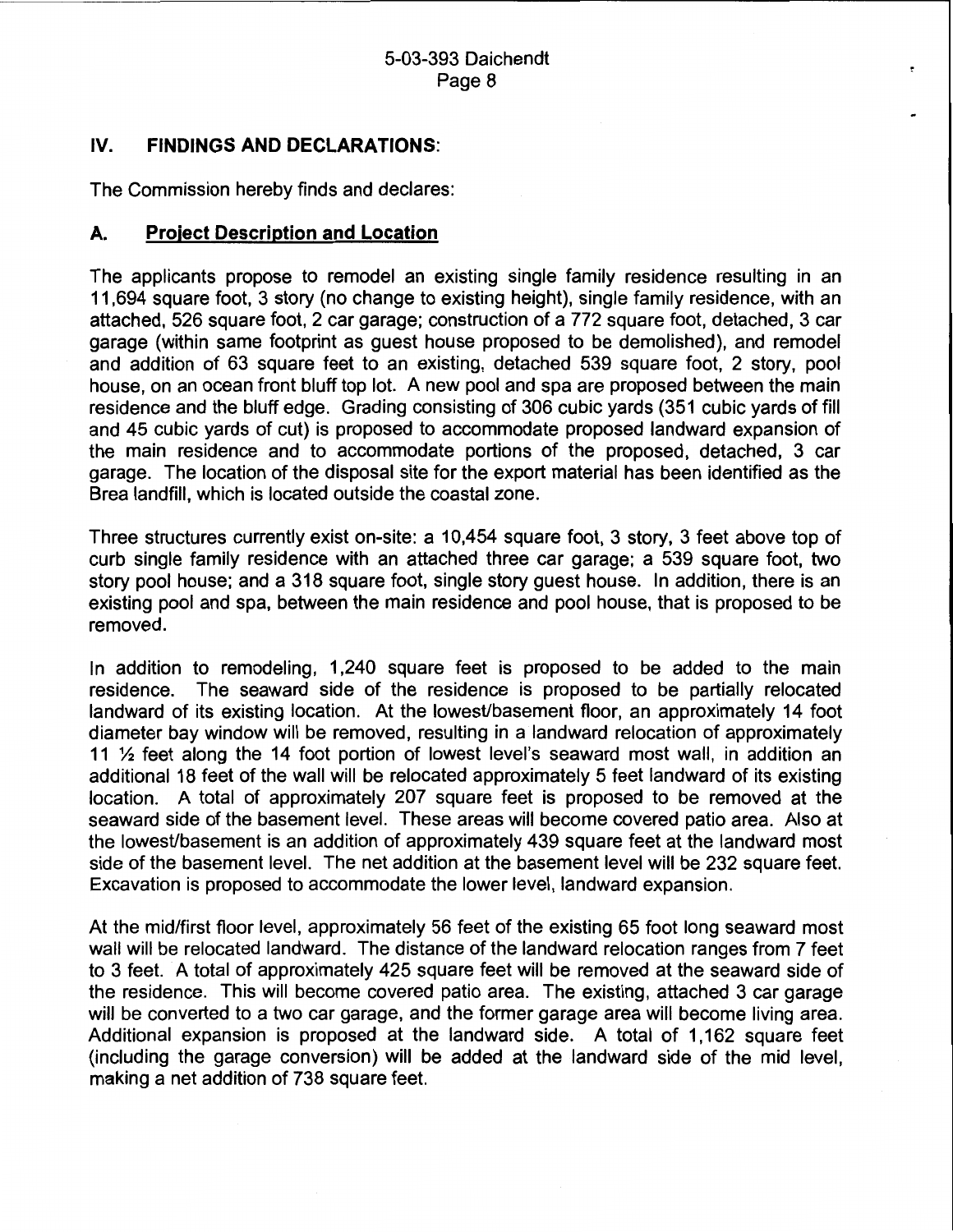At the upper/second floor level the seaward most wall will remain in the existing location. A net addition at this level is proposed, but none of the proposed addition will result in seaward encroachment.

An existing 318 square foot guest house is proposed to be demolished. It is located between the main residence and the street. Within approximately the same location as the guest house to be removed, a 772 square foot, 3 car garage is proposed. The garage structure is proposed to include a 680 square foot, second story storage area.

An existing 2 story, 539 square foot pool house is proposed to be enlarged by adding 63 square feet to the first story. The pool house is also located between the main residence and the street.

The subject site is located within the locked gate community of Irvine Cove in the City of Laguna Beach. Laguna Beach has a certified Local Coastal Program (LCP) except for the four areas of deferred certification: Irvine Cove, Blue Lagoon, Hobo Canyon, and Three Arch Bay. Certification of the Irvine Cove area was deferred due to access issues arising from the locked gate nature of the community. The proposed development needs a coastal development permit from the Coastal Commission because it is located in the Irvine Cove area of deferred certification.

Because the site is located within a locked gate community, no public access exists in the immediate vicinity. The nearest public access exists at Crystal Cove State Beach approximately one half mile upcoast of the site.

# **B. Demolition vs Remodel**

The issue of whether a project constitutes demolition and new construction rather than a remodel of an existing structure becomes significant when an existing non-conformity is proposed to be retained. In the case of the proposed project, portions of the existing main residence extend beyond the bluff edge setback the Commission would normally impose. On bluff top lots the Commission routinely imposes a bluff edge setback of either 25 feet from the bluff edge or a setback determined by a stringline. A stringline is determined by drawing a line from the nearest adjacent corners of the adjacent structures. Because of the configuration of the bluff in this area, a stringline setback does not apply. Portions of the main residence are set back more than 40 feet from the bluff edge. However, some of the main residence, even with the landward relocation, will intrude into the 25 foot setback. The depth of the intrusion into the 25 foot setback varies from 0 feet to 25 feet. When a demolition and new construction project is reviewed by the Commission, an appropriate bluff edge setback is typically imposed. The bluff edge setback is used to address Coastal Act issues including hazard, scenic public views, minimizing the potential need for shoreline and bluff protection devices, and public access. In this case, a bluff edge setback would be used to address the Coastal Act issues of hazard, views, and minimizing the potential need for shoreline and bluff protection devices.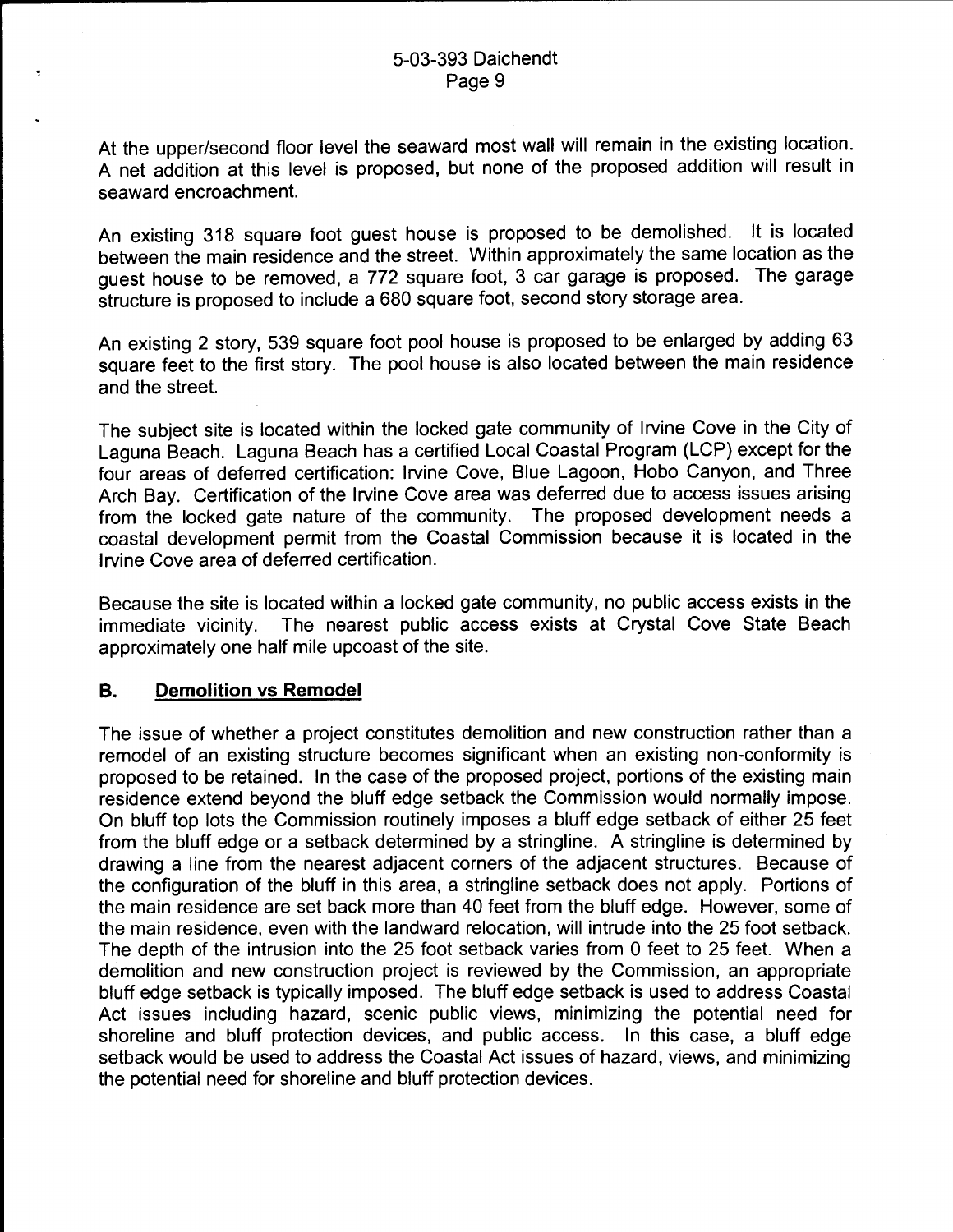The applicant has submitted detailed information about the amount of demolition that would occur with the proposed project. Typically, the Commission has quantified demolition by tabulating the extent of exterior linear walls to be removed compared 'to the total overall amount of exterior linear walls existing prior to the proposed development. The walls proposed to remain must retain their structural components such as studs and foundation. Cosmetic portions of the wall, such as exterior stucco and interior drywall, may be removed.

In the case of the proposed project, the total existing linear footage is 1,010 feet (this includes 346 feet, 9 inches of linear feet at the upper level, 392 feet, 1 inch of linear feet at the mid level, and 271 feet, 3 inches at the basement level). Of that amount, 496 feet, 4 inches of linear feet are proposed to be removed. Staff has verified these figures using the plans submitted by the applicant. The applicant, then, is proposing to demolish 49% of the exterior, linear footage of the existing walls  $(496' - 4''/1,010' - 1'' = 49%)$ . The Commission has generally found that if less than 50% of the linear feet of the existing exterior walls are removed, the project can be reviewed as a remodel rather than new construction. The significance of this distinction is that existing non-conformities, such as existing development within the setback area, may remain.

However, it must be noted that the amount of proposed demolition is within 1% of the amount that would trigger the requirement to remove existing development within the bluff edge setback area. The 1% figure translates into less than 5 linear feet of existing wall area. The amount of demolition could easily exceed the critical 50% point once demolition is begun, either by accident or for other reasons. For example, an additional 5 feet of wall could be accidentally knocked down unwittingly by a contractor. Or it may appear prudent to the contractor to remove and rebuild a section of existing wall to facilitate construction. Further, it is not uncommon to discover structural problems such as termite damage, water damage, or dry rot within walls that were proposed to remain once they are exposed to the studs. This issue often arises especially in older homes such as the existing structure onsite, which is believed to have been originally constructed sometime in the 1950s. When this happens the wall must be taken down to meet building safety standards. Once a new wall is erected in the same location, it is virtually impossible to determine that the wall replacement has occurred. This leads to the situation where a remodel project really constitutes demolition and new development, and would have been required to meet the appropriate bluff edge setback. This issue has arisen with previously approved coastal development permits including 5-01-240 (De Ia Pena) and 5-98-251 (Boehringer) which were both projects located on bluff top lots in Laguna Beach.

The Commission finds that application of the 50% demolition threshold provides a consistent and equitable method of dealing with existing non-conformities associated with extensive remodel projects. Therefore, the Commission finds that because the proposed project does not exceed the 50% threshold, it does not constitute demolition and new construction and so the existing non-conforming bluff edge setback may remain. However, contingencies must be in place once the demolition is under way to assure that the critical threshold is not exceeded, or if it is exceeded, to establish an avenue which allows the project to be re-assessed based on the revised demolition figure.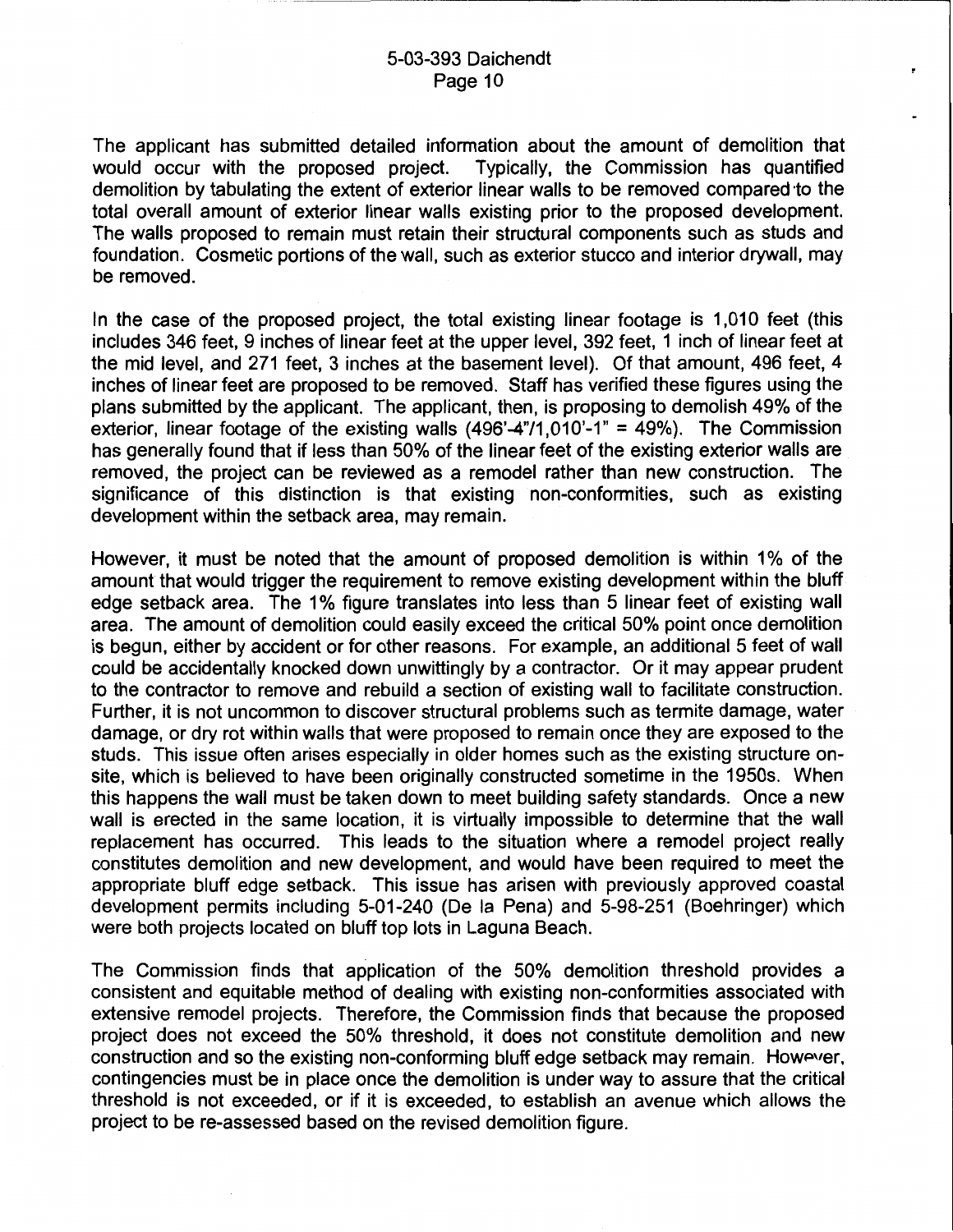.....--------------------------------------

As stated above, a frequent reason additional demolition becomes necessary is the discovery of termites and termite damage within the walls proposed to remain. In order to minimize the chances of this issue arising after demolition has begun, a special condition is being imposed which requires the applicant to submit a termite inspection report prior to issuance of the coastal development permit. If the report indicates that the walls proposed to remain are damaged, the applicant is required to submit an amendment application or an application for a new coastal development permit. Whether an amendment or new permit application is appropriate would be determined by the Executive Director. Once a complete application is received, the project would be evaluated based on the newly discovered information.

In addition, another special condition is being imposed which requires that the applicant submit a copy of the City building inspector's report done after the proposed demolition is complete and the framing of the walls to remain is exposed, but before any new construction has commenced. The inspector's report would verify the extent of demolition and the condition of the walls remaining. If the inspector's report indicates that more demolition has occurred than was approved or that the walls originally proposed to remain are not structurally sound, the applicant is required to submit an amendment application or an application for a new coastal development permit. Again, whether an amendment or new permit application is appropriate would be determined by the Executive Director. Once a complete application is received, the project would then be evaluated based on the newly discovered information.

These special conditions are necessary to assure that development is carried out as proposed and that the development is consistent with the Chapter 3 policies of the Coastal Act. The proposed project's consistency with specific Sections of the Coastal Act is discussed below.

#### **C. Blufftop Development**

Section 30253 of the Coastal Act states:

New development shall:

(1) Minimize risks to life and property in areas of high geologic, flood, and fire hazard.

(2) Assure stability and structural integrity, and neither create nor contribute significantly to erosion, geologic instability, or destruction of the site or surrounding area or in any way require the construction of protective devices that would substantially alter natural landforms along bluffs and cliffs.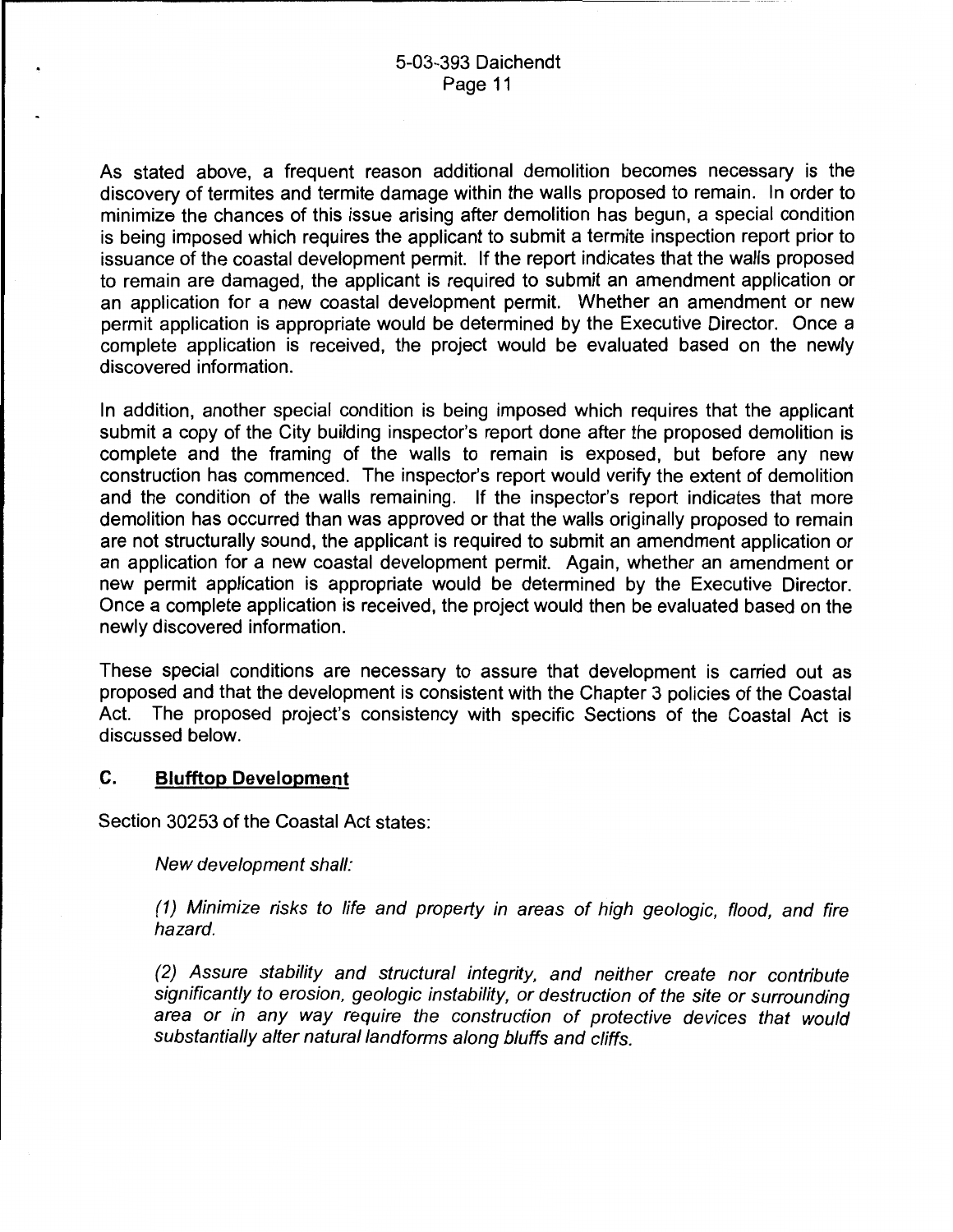÷

Section 30251 of the Coastal Act states that:

The scenic and visual qualities of coastal areas shall be considered and protected as a resource of public importance. Permitted development shall be sited and designed to protect views to and along the ocean and scenic coastal areas, to minimize the alteration of natural land forms, to be visually compatible with the character of surrounding areas, and, where feasible, to restore and enhance visual quality in visually degraded areas. New development in highly scenic areas such as those designated in the California Coastline Preservation and Recreation Plan prepared by the Department of Parks and Recreation and by local government shall be subordinate to the character of its setting.

The subject site is an oceanfront bluff top lot. The property extends from Riviera Drive, southerly to the rear property boundary located more or less along the bluff edge. Topographically, the site consists of a relatively flat pad and gently bluffward sloping terrain adjacent to and below Riviera Drive. The bluff to the south of the house descends 75  $+/-$  feet to the ocean at a slope angle of  $50+/$ - degrees. The top of the bluff is densely vegetated, whereas the bluff face exposes hard bedrock of intrusive andesite.

A Preliminary Geotechnical Investigation was prepared for the proposed development by Geofirm dated February 11, 2003, and was augmented on 10/29/03, and 2/23/04. The geologic report included review of available geologic literature, maps, and reports from projects nearby, as well as interpretation of paired stereographic aerial photographs, review of project architectural drawings, field reconnaissance and geologic review of the property and nearby areas, excavation and logging of two borings, preparation of topographic-geologic cross sections, laboratory testing of on-site soils, and geotechnical analysis and preparation of the reports and illustrations.

1) Setback

Section 30253 of the Coastal Act requires that risks and geologic instability be minimized. Setting development back from the edge of the bluff can substantially decrease risk because the further from the bluff edge development is located, the less likely it is that that development may become jeopardized. Likewise, setbacks decrease the likelihood of geologic instability. The added weight of development, watering or irrigating plants, and human activity closer to the bluff edge can all increase the rate of erosion and bluff retreat. Thus, by reducing these factors bluff stability can be increased. In addition, Section 30251 of the Coastal Act requires that scenic and visual qualities of coastal areas be protected. Setting development further back from the edge of the coastal bluff decreases the project's visibility from the beach below and as seen from the water. For these reasons, the Commission typically imposes some type of bluff edge set back.

In the project vicinity, the Commission typically imposes a minimum bluff edge setback of 25 feet from the edge of the bluff for primary structures (e.g. the enclosed living area of residential structures) and structures with below grade features (such as pools or development requiring caissons). The minimum 25 foot setback from the bluff edge is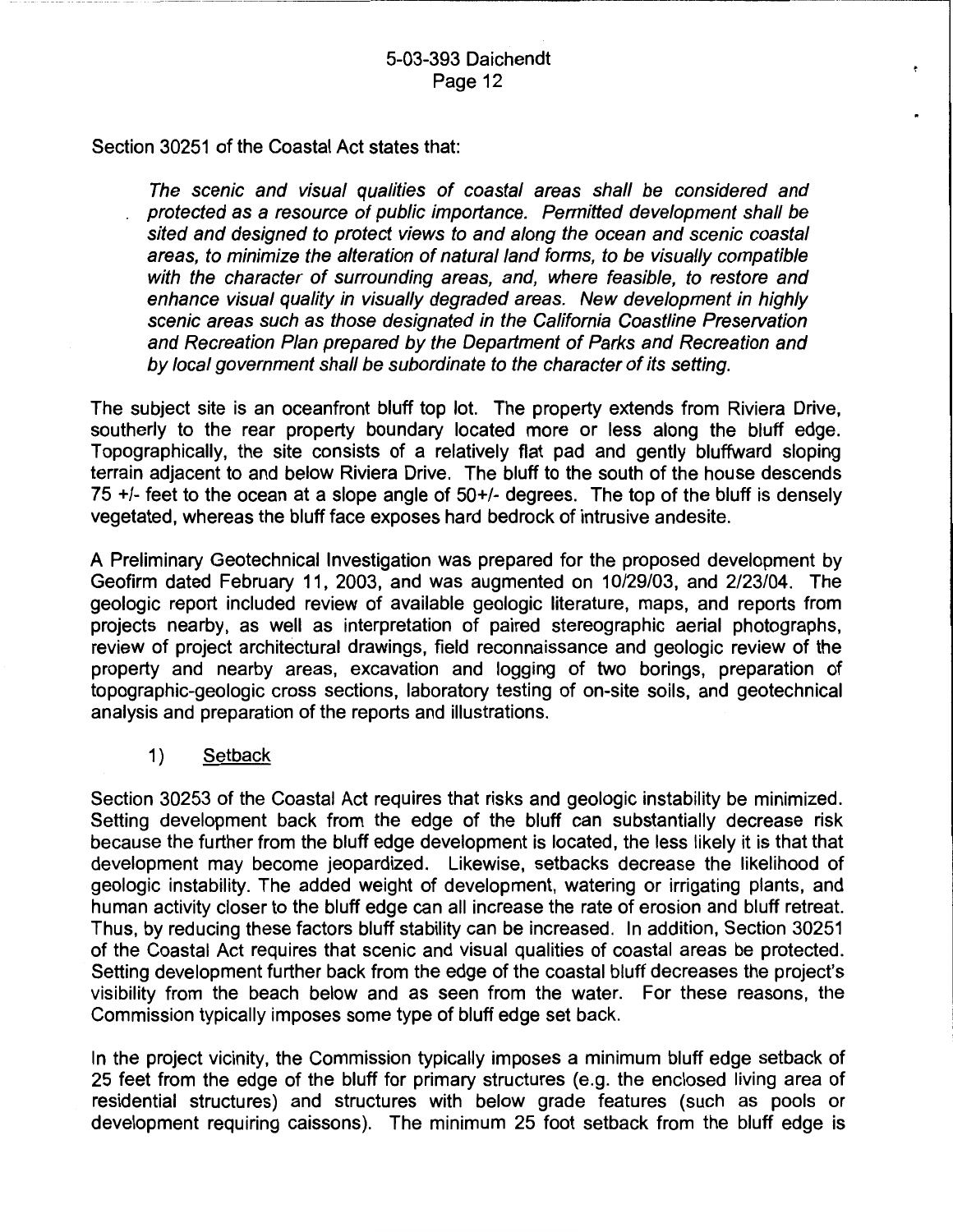-------------------------------~--~~---~~~-

deemed acceptable at the subject site based on the relatively stable, underlying andesite bedrock. Due to the strength of the underlying bedrock, the slope can be judged to be globally stable, without the need for a quantitative slope stability analysis. The applicant's geotechnical consultant compared the current site topography with 1997 and 1931 aerial photographs and could detect no appreciable bluff retreat. Accordingly, he estimated that future bluff retreat over the next seventy five years likely would not exceed 5 feet. The Commission's staff geologist concurs with this assessment. The intent of the 25 foot setback is to substantially reduce the likelihood of proposed development becoming threatened given the inherent uncertainty in predicting geologic processes in the future, and to allow for potential changes in bluff erosion rates as a result of rising sea level.

The applicant's geologic consultant has determined that the edge of the bluff is generally located as depicted on exhibit C. Commission staff, including the staff geologist, has reviewed the applicant's bluff edge determination and concurs. The bluff edge determination is based on the definition contained in Section 13577 of the California Code of Regulations which states, in part: " ... "the edge shall be defined as that point nearest the cliff beyond which the downward gradient of the land surface increases more or less continuously until it reaches the general gradient of the cliff."

Because development setbacks are normally measured from the edge of the bluff top, a great deal of effort often is focused on defining that "bluff edge." The bluff edge is the line of intersection between the steeply sloping bluff face and the flat or more gently sloping bluff top. Defining this line can be complicated, however, by the presence of irregularities in the bluff edge, a rounded stepped bluff edge, a sloping bluff top, or previous grading or development near the bluff edge. The position of the bluff edge may be changed by a variety of processes, natural and anthropogenic. Most obvious is the landward retreat of the bluff edge through coastal erosion. Anthropogenic modification of the bluff edge may occur by grading or construction of structures. A landward shift of the bluff edge commonly occurs through cutting into and removing natural materials during grading operations or the construction of seawalls. Conversely, placing artificial fill on or near the bluff edge generally does not alter the position of the natural bluff edge; the natural bluff edge still exists, buried beneath fill, and the natural bluff edge is used for purposes of defining development setback<sup>1</sup>. On the subject lot, the natural bluff edge has in part been buried by fill behind the retaining wall at the site. In these areas, the location of the bluff edge beneath the fill has been estimated based on soil borings and extrapolating the position of the bluff edge on parcels up- and downcoast of the subject lot.

Much of the main residence conforms with the 25 foot bluff edge setback, however, portions of it do not (see exhibit C). Nevertheless, as described previously, the project does not constitute demolition and reconstruction. Thus the existing non-conforming setback may remain.

<sup>&</sup>lt;sup>1</sup> Johnsson, Mark. "Establishing development setback from coastal bluffs", Memorandum to Commissioners and Interested Parties. 16 January 2003.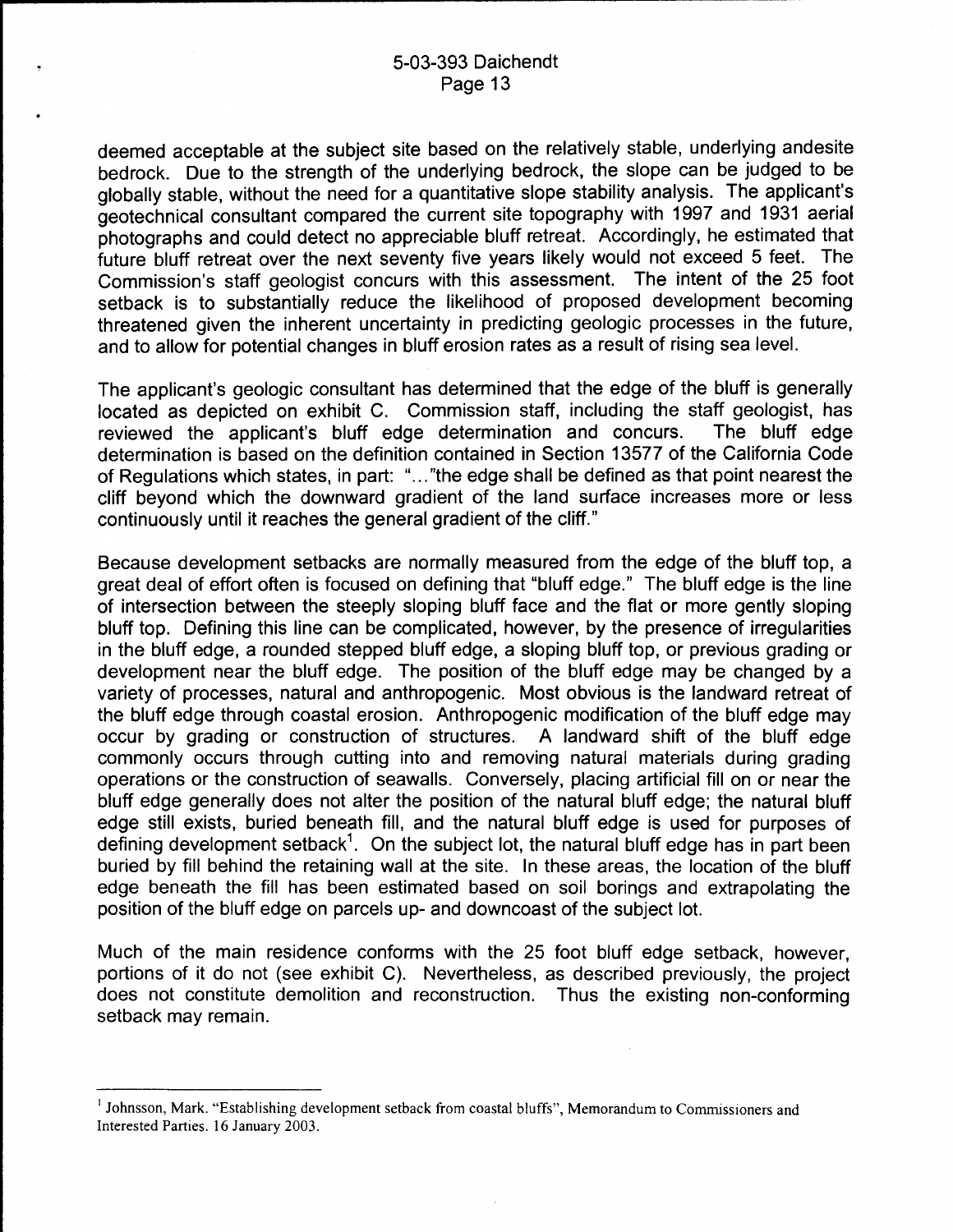---~--~-~~-~----------------------------------.

 $\ddot{\bullet}$ 

Construction of a new pool is proposed. Portions of the newly proposed pool would encroach into the required 25 foot bluff edge setback. Below grade development. encroach into the required 25 foot bluff edge setback. including pools, must conform to the required setback because when the bluff erodes to a point that the below grade development is exposed the development effectively alters the natural landform. It is also visually intrusive. The depth of the proposed pool is expected to be approximately 6 feet. It is proposed to be 40 feet long and 10 feet wide. Thus it constitutes a much larger and more substantive structure than minor accessory structures such as an at grade patio. Structures of this scale cannot be easily removed or relocated once constructed. For these reasons the Commission finds that pools cannot be considered minor or accessory development. Because the pool does constitute new construction and because it also constitutes below grade development, it must conform to the required setback

The proposed pool location encroachment ranges from 0 feet to up to approximately 15 feet into the bluff edge setback. The geologic consultant has indicated that the pool will be constructed on bedrock without the need for caissons. However, the pool itself represents below grade development and so, as described above, cannot be allowed within the required 25 foot setback from the bluff edge. If the pool were reduced in size and/or relocated landward, it would be consistent with the required 25 foot bluff edge setback.

There is an existing pool and spa at the subject site that is proposed to be removed. The existing pool is located landward of the main residence, thus it conforms with the required bluff edge setback. The applicant could choose to maintain the existing pool in its present location in order to meet the required bluff edge setback.

Major development closer to the bluff edge increases the risk of bluff instability and alteration of the natural landforms. In addition, below grade development (such as pools) can adversely impact scenic coastal views if they become exposed. Therefore, as a condition of approval, the pool shall be relocated such that it is a minimum of 25 feet from the edge of the bluff (as shown on exhibit C) or eliminated entirely. In addition, the applicant must ensure that other proposed patio features must be constructed at grade or be easily removable without significant landform alteration. Only as conditioned can the Commission find that the proposed development is consistent with requirements of Sections 30251 and 30253 of the Coastal Act which require that coastal views be protected and that hazards be minimized.

In addition, a retaining wall exists at the seaward property line. The existing retaining wall is 72 feet long and 8 feet tall. Vegetation obscures views of the wall from the ocean and beach. The seaward retaining wall does not conform to the 25 foot bluff edge setback. No work is proposed on the existing retaining wall. Because no work is proposed to the retaining wall, it is not required to be modified at this time. However, if in the future, the retaining wall is proposed to be modified, repaired, or replaced, an amendment to this permit, or a separate coastal development permit will be required. Any future retaining wall development will be evaluated at that time for consistency with the Chapter 3 policies of the Coastal Act.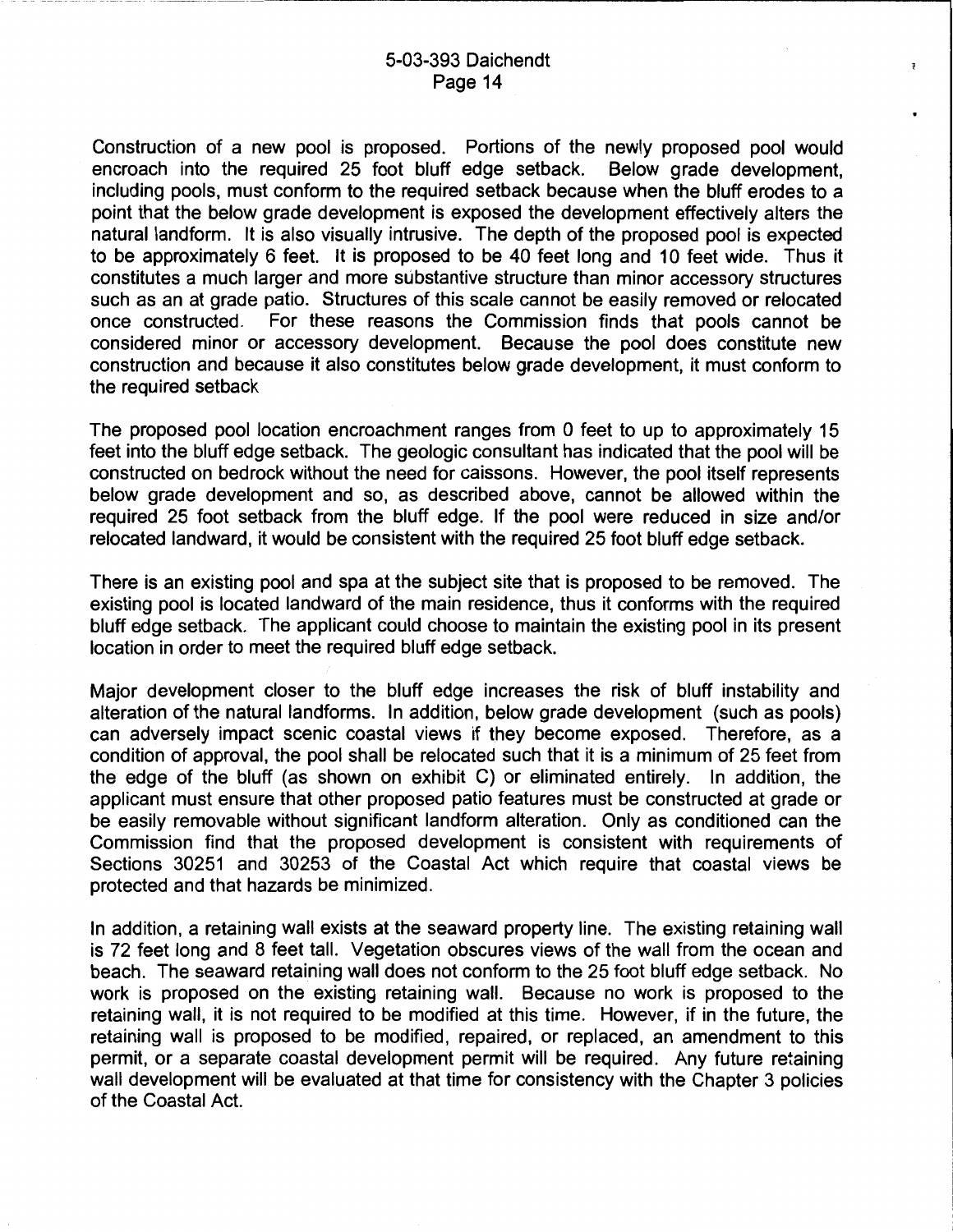## 2) Geotechnical Recommendations

Regarding the feasibility of the proposed project the Report of Geologic/Soils and Foundation Conditions, prepared by Geofirm, dated 2/11/03 states:

"The proposed development is considered geotechnically feasible and safe provided the recommendations presented herein are incorporated into design, construction and long-term maintenance. Proposed development should not adversely affect adjacent properties."

Specifically regarding bluff slope stability the geologic consultant concludes:

"The slope supporting the lot is anticipated to remain grossly stable due to its relatively gentle angle and as it is backed by hard andesite bedrock. Based upon review of historical aerial photographs, retreat is not anticipated to exceed 5+/- feet over the 50-year design life of the structure."

The geologic consultant has found that the subject site is suitable for the proposed development provided the recommendations contained in the Preliminary Geotechnical Investigation, and related updates prepared by the consultant are implemented in design and construction of the project.

The recommendations contained in the Preliminary Geotechnical Investigation address site preparation, soil parameters for Foundation Design, footing setbacks, structural setbacks, structural design of retaining walls, slabs-on-grade, concrete, hardscape design and construction, structural design of the swimming pool shell, seismic structural design, utility trench backfill, finished grade and surface drainage, foundation plan review, observation and testing, and, jobsite safety. In order to assure that risks are minimized, the geologic consultant's recommendations should be incorporated into the design of the project. As a condition of approval the applicant shall submit plans, including grading and foundation plans, indicating that the recommendations contained in the Preliminary Geotechnical Investigation, prepared for the proposed development by Geofirm, dated 2/11/03 and related updates, dated 10/29/03, and 2/23/04 have been incorporated into the design of the proposed project.

#### 3) Future Protective Device

The subject site is a bluff top ocean front lot. In general, bluff top lots are inherently hazardous. It is the nature of bluffs, and especially ocean bluffs, to erode. Bluff failure can be episodic, and bluffs that seem stable now may not be so in the future. Even when a thorough professional geotechnical analysis of a site has concluded that a proposed development is expected to be safe from bluff retreat hazards for the life of the project, it has been the experience of the Commission that in some instances, unexpected bluff retreat episodes that threaten development during the life of a structure sometimes do occur (e.g. coastal development permit files 5-99-332 A1 (Frahm); P-80-7431 (Kinard); 5- 93-254-G (Arnold); 5-88-177(Arnold)). In the Commission's experience, geologists cannot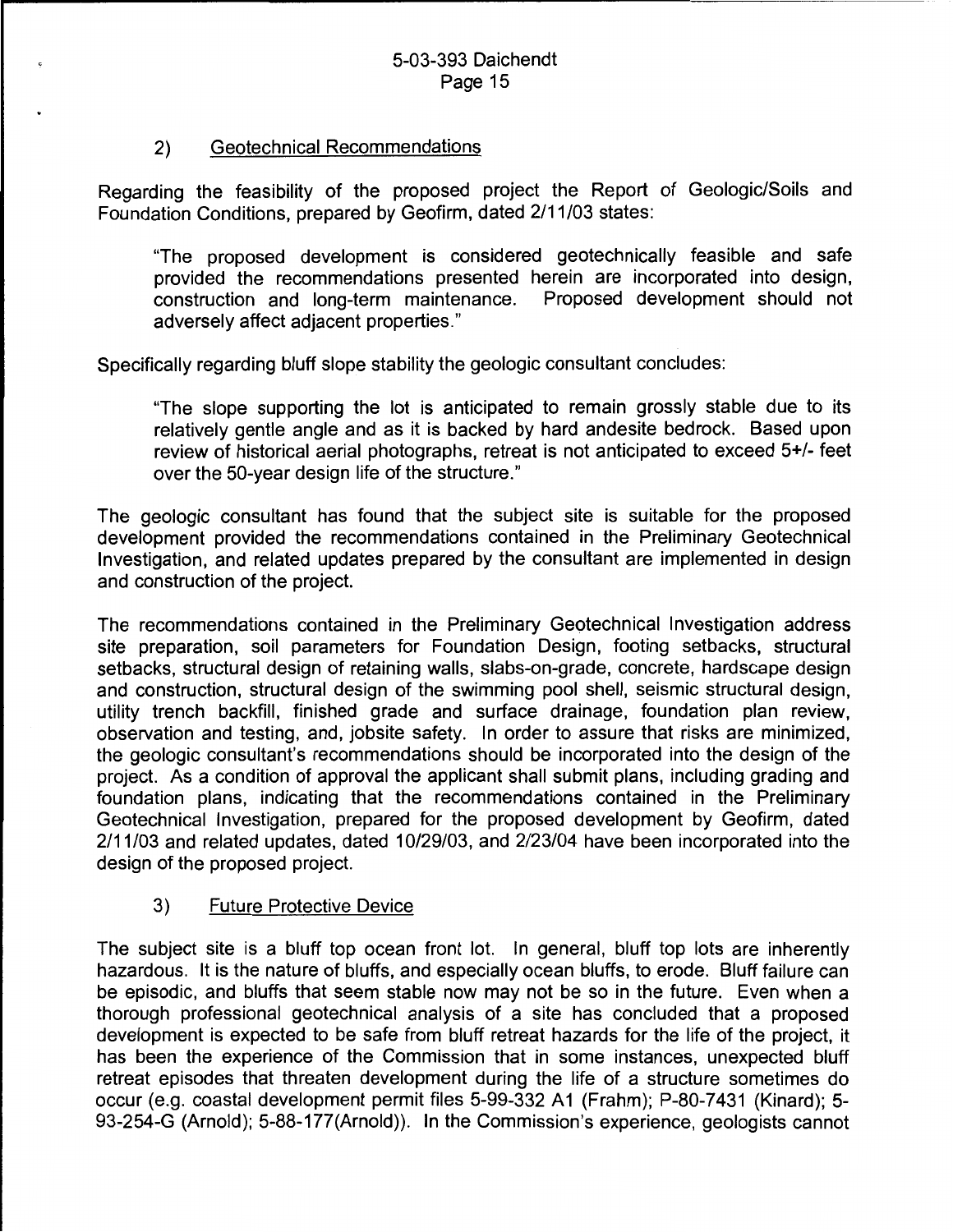$\ddot{2}$ 

predict with absolute certainty if or when bluff failure on a particular site may take place, and cannot predict if or when a residence or property may be come endangered.

Section 30235 of the Coastal Act requires that new development shall not require construction of protective devices that would substantially alter natural landforms along bluffs and cliffs. The proposed development could not be approved as being consistent with Section 30235 of the Coastal Act if projected bluff retreat would affect the proposed development and necessitate construction of a protection device.

The Coastal Act limits construction of these protective devices because they have a variety of negative impacts on coastal resources including adverse affects on sand supply, public access, coastal views, natural landforms, and overall shoreline beach dynamics on and off site, ultimately resulting in the loss of beach. Under Coastal Act Section 30235, a shoreline protective structure must be approved if: (1) there is an existing principal structure in imminent danger from erosion; (2) shoreline altering construction is required to protect the existing threatened structure; and (3) the required protection is designed to eliminate or mitigate the adverse impacts on shoreline sand supply.

The Commission has generally interpreted Section 30235 to require the Commission to approve shoreline protection for residential development only for existing principal structures. The construction of a shoreline protective device to protect a new residential development would not be required by Section 30235 of the Coastal Act. In addition, the construction of a shoreline protective device to protect new residential development would conflict with Section 30251 of the Coastal Act which states that permitted development shall minimize the alteration of natural land forms, including coastal bluffs which would be subject to increased erosion from such a device.

No shoreline protection device is proposed.

The proposed project includes development that constitutes new development for the purposes of Sections 30235 and 30253. Because the proposed project includes new development, it can only be found consistent with Section 30253 of the Coastal Act if a shoreline/bluff protective device is not expected to be needed in the future. The applicant's geotechnical consultant has indicated that the site is stable, and that the project should be safe for the life of the project. If not for the information provided by the applicant that the site is safe for development, the Commission could not conclude that the proposed development will not in any way "require the construction of protective devices that would substantially alter natural landforms along bluffs and cliffs." However, as stated above, the record of coastal development permit applications and Commission actions has also shown that geologic conditions change over time and that predictions based upon the geologic sciences are inexact. Even though there is evidence that geologic conditions change, the Commission must rely upon, and hold the applicant to their information which states that the site is safe for development without the need for protective devices. Therefore, the Commission imposes a special condition which prohibits the applicant and their successors in interest from constructing shoreline/bluff protective devices to protect the proposed development and requiring that the applicant waive, on behalf of itself and all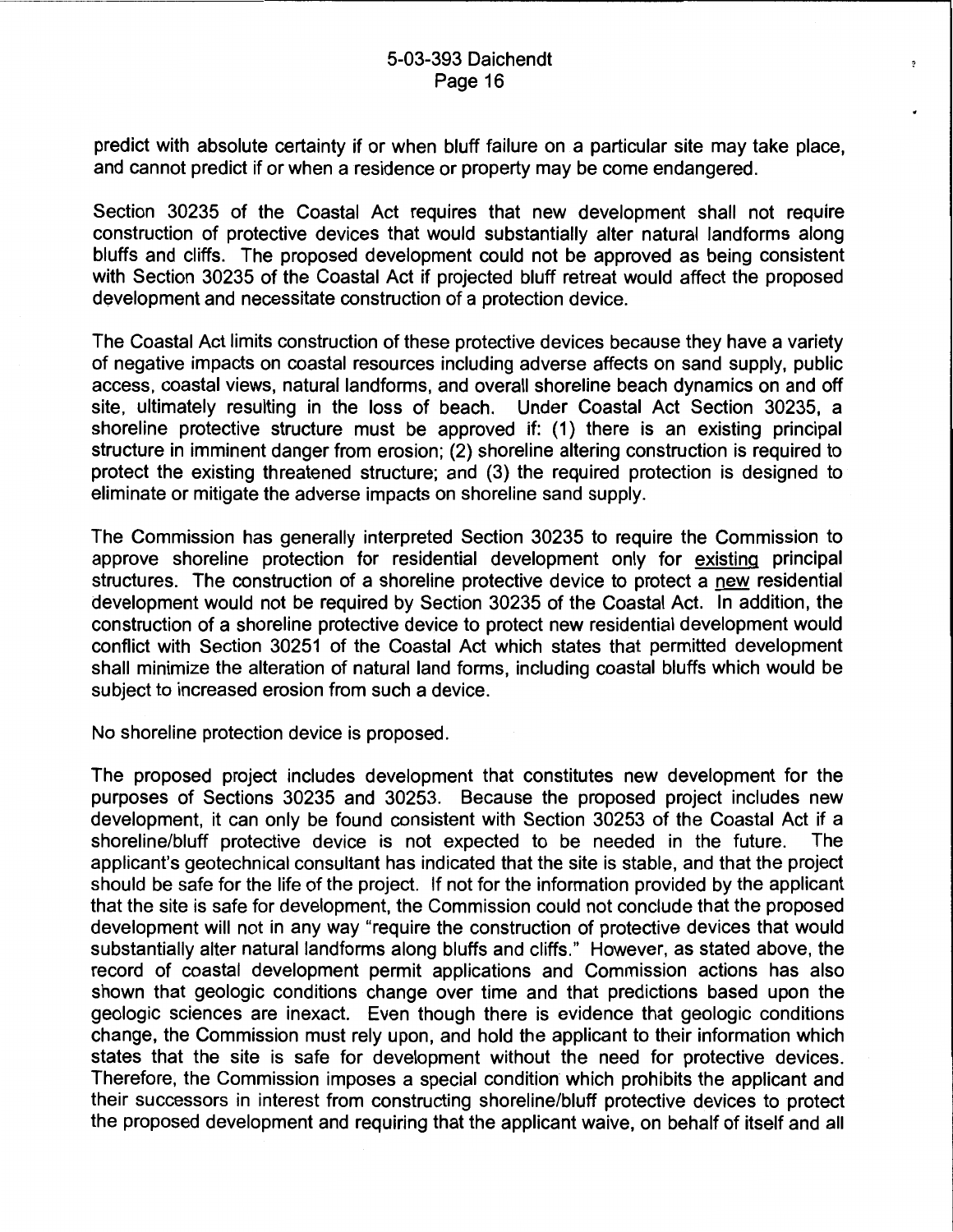successors and assigns, any right to construct protective devices for the proposed project that may exist under Section 30235 of the Coastal Act.

# 4) Assumption of Risk

Although adherence to the geotechnical consultant's recommendations will minimize the risk of damage from erosion, the risk is not eliminated entirely. The site is an oceanfront, bluff top lot, which is inherently hazardous. Given that the applicant has chosen to implement the project despite potential risks from bluff erosion and landslide, the applicant must assume the risks. Therefore, the Commission imposes a special condition requiring the applicant to assume the risk of the development. In this way, the applicant is notified that the Commission is not liable for damage as a result of approving the permit for development. The condition also requires the applicant to indemnify the Commission in the event that third parties bring an action against the Commission as a result of the failure of the development to withstand the hazards. In addition, the condition ensures that future owners of the property will be informed of the risks and the Commission's immunity from liability. As conditioned, the Commission finds the proposed project is consistent with Section 30253 of the Coastal Act.

# 5) Drainage and Landscaping

One factor that can minimize the hazards inherent to blufftop development is proper collection of site drainage. No drainage plans have been submitted. On bluff top lots it is important that drainage be collected and directed to the street, and not allowed to drain down the face of the bluff. Piping drainage down the bluff face and outletting at the base of the bluff will not minimize hazards. Outletting at the base of the bluff can cause erosive scour, and lead to undermining of bluff stability. In addition, the bluff face drainpipe could break or crack, which could cause immediate damage or could lead to damage over time. A bluff face drainpipe's location and relative inaccessibility would mean that such a break or leak may not be discovered until significant damage has occurred. This too would contribute to bluff instability. In order to avoid increases in bluff instability and to minimize hazard as required by Section 30253 of the Coastal Act, the applicant shall submit a drainage plan that indicates that all site drainage be collected and piped (pumped if necessary) to the street. Only as conditioned, does the Commission find the proposed development consistent with Section 30253 which requires that hazards be minimized.

Another factor that can minimize the hazards inherent to bluff development is limiting the amount of water introduced to the bluff top area. In order to maximize bluff stability the amount of water introduced to the site should be minimized. Water on site can be reduced by proper drainage and by limiting landscaping which requires irrigation.

In addition, to further decrease the potential for bluff instability, deep-rooted, low water use, plants, native to coastal Orange County, should be selected for general landscaping purposes in order to minimize irrigation requirements and saturation of underlying soils. Low water use, drought tolerant, native plants require less water than other types of vegetation, thereby minimizing the amount of water introduced into the bluff top. Drought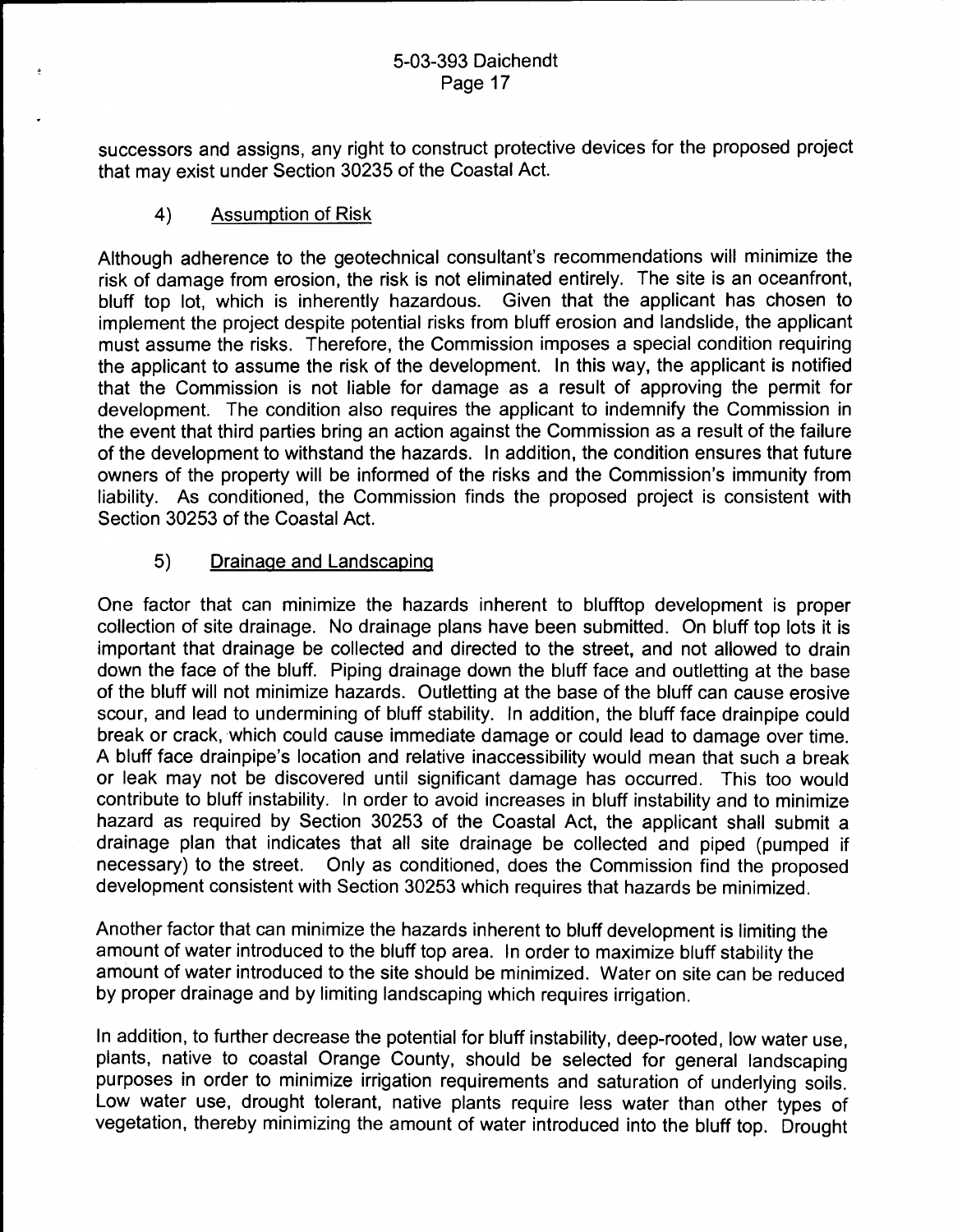$\ddot{ }$ 

resistant plantings and minimal irrigation encourage root penetration which increases bluff stability. The applicant has submitted a landscape plan that includes plants that are not deep rooted, low water use plants and that are not primarily natives to coastal Orange County. Therefore, as a condition of approval, a revised landscape plan must be submitted.

As a condition of approval, the applicant shall submit a revised landscape plan that indicates no permanent irrigation on the site, and the use of only plants that are low water use, drought tolerant, non-invasive plants, primarily native to coastal Orange County. The landscaping plan as conditioned will reduce the amount of water introduced into the bluff top area and so would not contribute to instability of the bluff. Thus, only as conditioned, is the landscape plan consistent with Section 30253 of the Coastal Act.

#### 6) Pool and Spa Leak Detection/Prevention

As described above, minimizing the amount of water introduced to the bluff top site increases the likelihood of bluff stability. Water features, such as pools and spas, become a risk to bluff stability if they leak, especially if the leak goes undetected. The proposed project includes a pool and spa. Certain steps can be taken to increase the likelihood of bluff stability. These steps include installation of a pool/spa water meter that is separate from the residential water meter, and, use of waterproof material on the underside of the pool/spa to help prevent leakage. If these measures are incorporated into the project, risks due to the proposed water features will be minimized. Therefore, as a condition of approval, the applicant shall submit a plan to mitigate potential leakage from the proposed pool and spa. The Commission finds that only as conditioned, can the proposed pool and spa be found consistent with 30253 of the Coastal Act.

#### **Conclusion**

The Commission finds that only as conditioned as described above, can the proposed development be found consistent with Sections 30251 and 30253 of the Coastal Act which require that landform alteration be minimized, scenic coastal views be protected, and geologic stability be assured.

#### D. Water Quality

Section 30231 of the Coastal Act states:

The biological productivity and the quality of coastal waters, streams, wetlands, estuaries, and lakes appropriate to maintain optimum populations of marine organisms and for the protection of human health shall be maintained and, where feasible, restored through, among other means, minimizing adverse effects of waste water discharges and entrainment, controlling runoff, preventing depletion of ground water supplies and substantial interference with surface water flow, encouraging waste water reclamation, maintaining natural vegetation buffer areas that protect riparian habitats, and minimizing alteration of natural streams.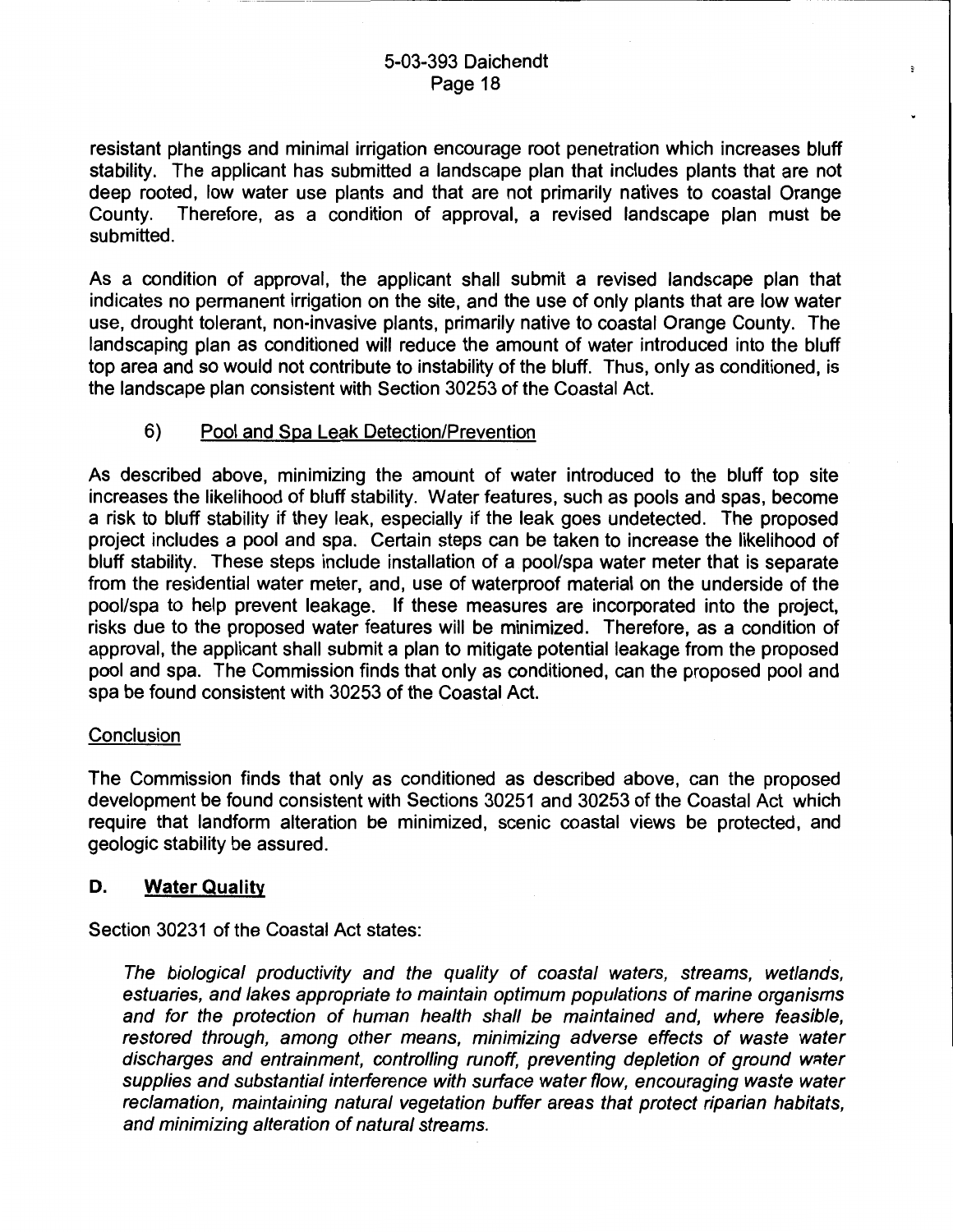The proposed residential development has impervious surfaces, such as roofs where pollutants such as particulate matter may settle, as well as driveways where pollutants such as oil and grease from vehicles may drip. In addition, landscaped areas may contain fertilizers and pesticides. During storm events, the pollutants which have collected upon the roof and upon other impervious surfaces created by the proposed project may be discharged from the site into the storm water system and eventually into coastal waters which can become polluted from those discharges. Water pollution decreases the biological productivity of coastal waters.

Typically, adverse water quality impacts to coastal waters can be avoided or minimized by directing storm water discharges from roof areas and other impervious surfaces to landscaped areas where pollutants may settle out of the storm water. In addition, reducing the quantity of impervious surfaces and increasing pervious water infiltration areas can improve water quality.

However, these common techniques of addressing water quality problems, by design, result in increased infiltration of water into the ground. As noted in the hazard section of these findings, the infiltration of water into the bluff is a primary potential source of bluff instability at the project site. Therefore, increasing the quantity of pervious areas, directing runoff to those pervious areas, and encouraging water infiltration for water quality purposes could have adverse impacts upon bluff stability.

There are measures, however, that would contribute to increased water quality that could feasibly be applied even to bluff top lots such as the subject site without increasing instability. In general, the primary contributors to storm drain pollution stemming from single family residential development are irrigation, fertilizers, swimming pool discharges, and pet waste. These can be eliminated or significantly reduced even on bluff top lots. For example, permanent, in-ground irrigation tends to result in over-watering, causing drainage to run off site. Irrigation runoff carries with it particulates such as soil, debris, and fertilizers. Limiting irrigation to that necessary to establish and maintain plantings reduces the chance of excess runoff due to over-irrigation. Permanent, in-ground irrigation, in general, is set by timer and not by soil moisture condition. Thus, the site is irrigated on a regular basis regardless of the need, resulting in over-saturation and run off. The run off, carrying soil, fertilizer, etc, is then directed either to the storm drain system (which then enters the ocean) or directly over the bluff to the rocky beach and ocean below. This can be avoided by limiting irrigation on bluff top lots.

Another way to improve water quality on bluff top lots without jeopardizing stability is the use of native/drought tolerant plantings. Low water use, drought tolerant, native plants require less water than other types of vegetation, thereby minimizing the amount of water introduced into the bluff top. As these plantings use less water than ornamental plants, incidents of over-watering, causing saturation and excess runoff, is substantially reduced. As previously stated, reducing site runoff reduces the extent of pollutants carried into the storm drain system and into the ocean.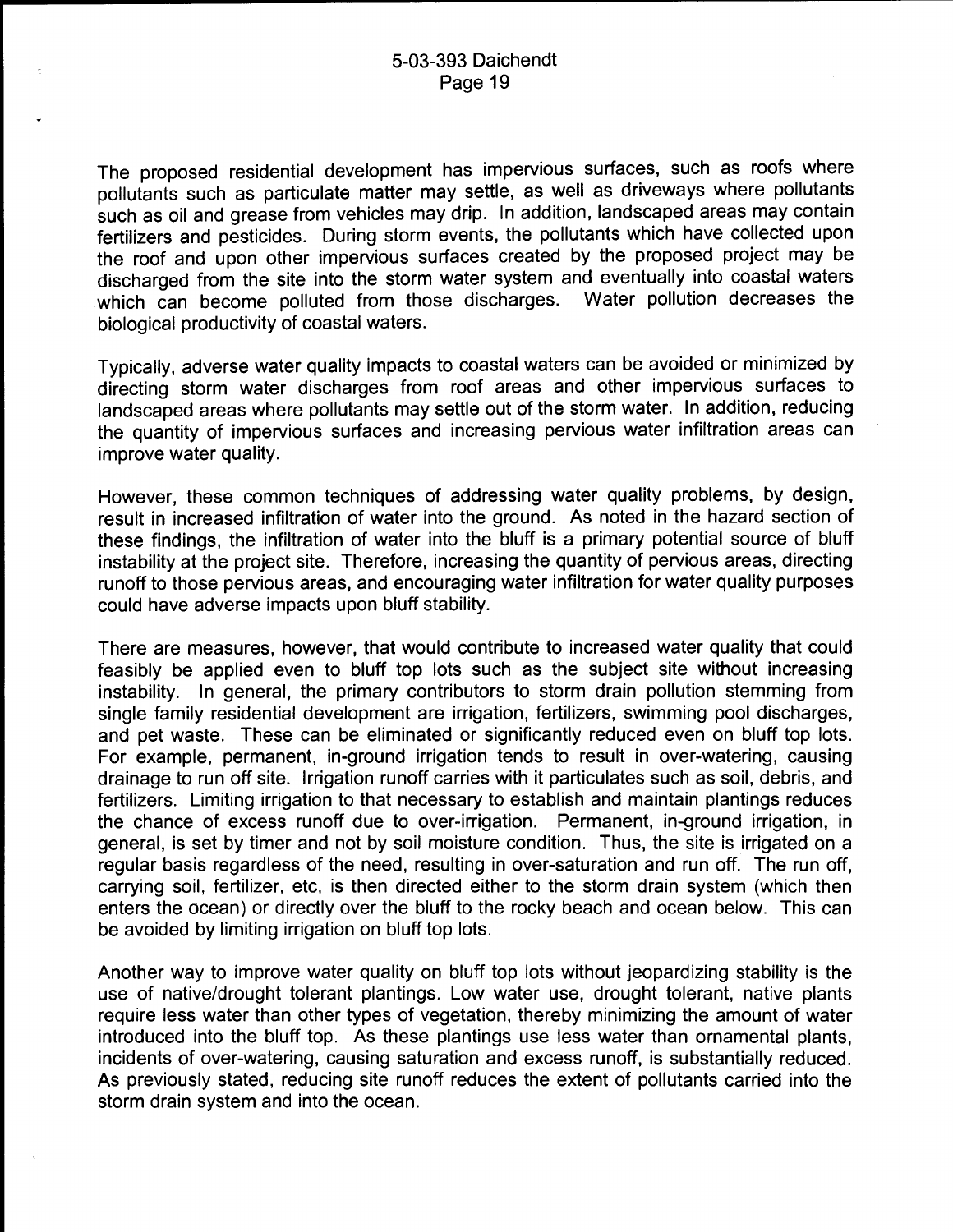Due to the potential for increased hazards in bluff top areas which could be caused by encouraging water infiltration for water quality purposes, maximizing on site retention of drainage is not required. However, the measures described above including no permanent irrigation and the use of native/drought tolerant plants, can help to increase water quality in the area. Special Condition 6 requires primarily native and drought tolerant vegetation and prohibits permanent irrigation. Therefore, the Commission finds that, as conditioned, the proposed project is consistent with Section 30231 of the Coastal Act regarding protection and enhancement of water quality.

# E. Deed Restriction

To ensure that any prospective future owners of the residential property that is the subject of this permit are made aware of the applicability of the conditions of this permit, the Commission imposes one additional condition requiring that the property owner record a deed restriction against the residential property, referencing all of the above Special Conditions of this permit and imposing them as covenants, conditions and restrictions on the use and enjoyment of the residential property. Thus, as conditioned, any prospective future owner of the residential property will receive actual notice of the restrictions and/or obligations imposed on the use and enjoyment of the land including the risks of the development and/or hazards to which the site is subject, and the Commission's immunity from liability.

# F. Public Access & Recreation

Section 30604(c) of the Coastal Act requires that every coastal development permit issued for any development between the nearest public road and the sea include a specific finding that the development is in conformity with the public access and public recreation policies of Chapter 3.

The proposed project is located within an existing locked gate community located between the sea and the first public road paralleling the sea. Public access through this community does not currently exist. The proposed development, remodel of a single family residence on an existing residential lot, will not affect the existing public access conditions. It is the locked gate community, not this home, that impedes public access. The proposed development, as conditioned, will not result in any significant adverse impacts to existing public access or recreation in the area. Therefore the Commission finds that the project is consistent with the public access and recreation policies of the Coastal Act.

# G. Local Coastal Program

Section 30604(a) of the Coastal Act provides for the issuance of coastal development permits directly by the Commission in regions where the local government having jurisdiction does not have a certified local coastal program. The permit may only be issued if the Commission finds that the proposed development will not prejudice the ability of the local government to prepare a Local Coastal Program which conforms with the Chapter 3 policies of the Coastal Act.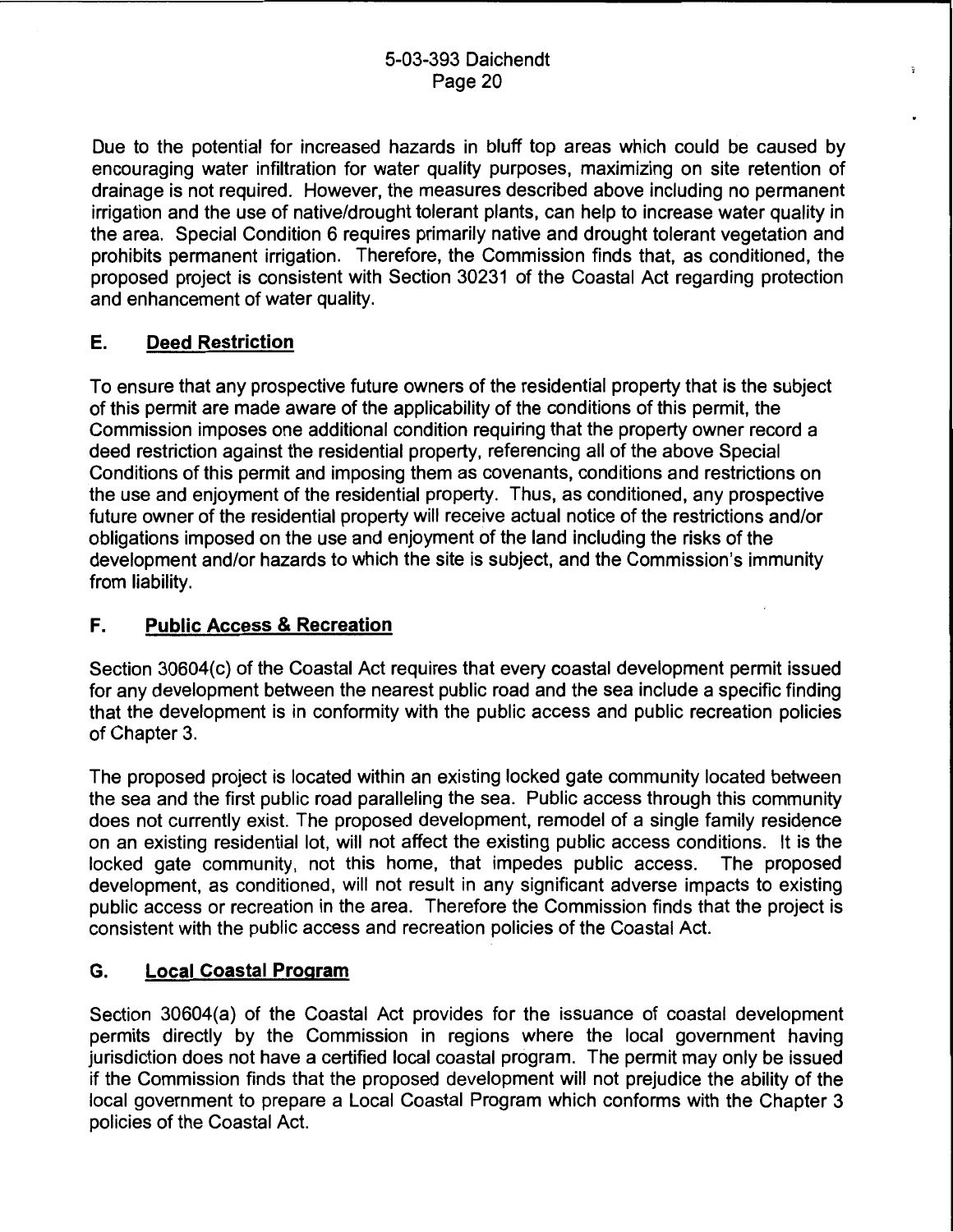The City of Laguna Beach Local Coastal Program was certified with suggested modifications, except for the areas of deferred certification, in July 1992. In February 1993 the Commission concurred with the Executive Director's determination that the suggested modification had been properly accepted and the City assumed permit issuing authority at that time.

The subject site is located within the Irvine Cove area of deferred certification. Certification in this area was deferred due to issues of public access arising from the locked gate nature of the community. However, as discussed above, the proposed development will not further decrease or impact public access within the existing locked gate community. Therefore the Commission finds that approval of this project, as conditioned, will not prevent the City of Laguna Beach from preparing a total Local Coastal Program for the areas of deferred certification that conforms with and is adequate to carry out the Chapter 3 policies of the Coastal Act.

# **H. California Environmental Quality Act**

Section 13096 of the Commission's regulations requires Commission approval of Coastal Development Permit applications to be supported by a finding showing the application, as conditioned by any conditions of approval, to be consistent with any applicable requirements of the California Environmental Quality Act (CEQA). Section 21 080.5(d)(2)(A) of CEQA prohibits a proposed development from being approved if there are feasible alternatives or feasible mitigation measures available which would substantially lessen any significant adverse effect which the activity may have on the environment.

The proposed project as conditioned has been found consistent with the hazard, visual, landform alteration, and public access policies of the Coastal Act. As conditioned, there are no feasible alternatives or feasible mitigation measures available which would substantially lessen any significant adverse impact which the activity may have on the environment. Therefore, the Commission finds that the proposed project can be found consistent with the requirements of the Coastal Act to conform to CEQA.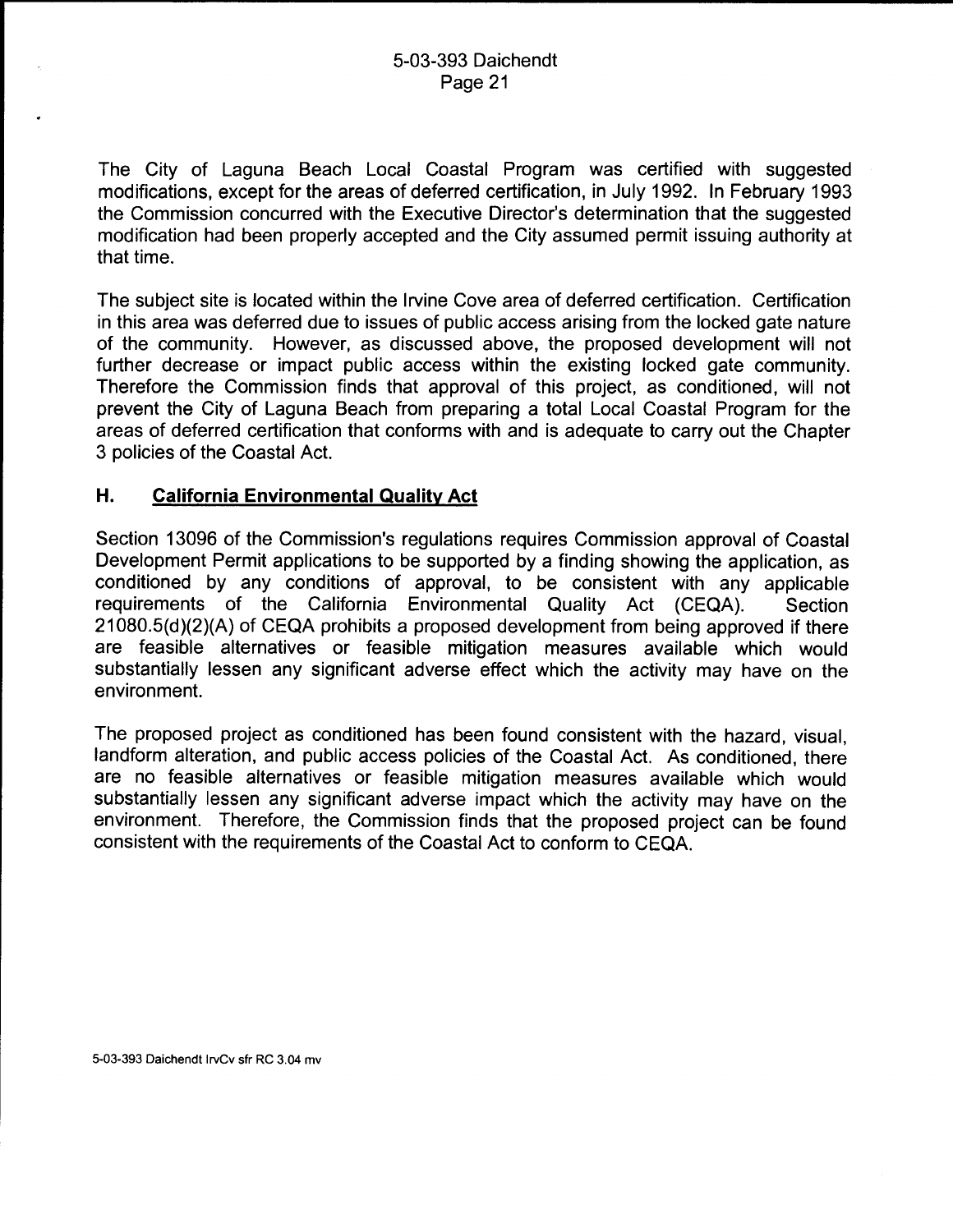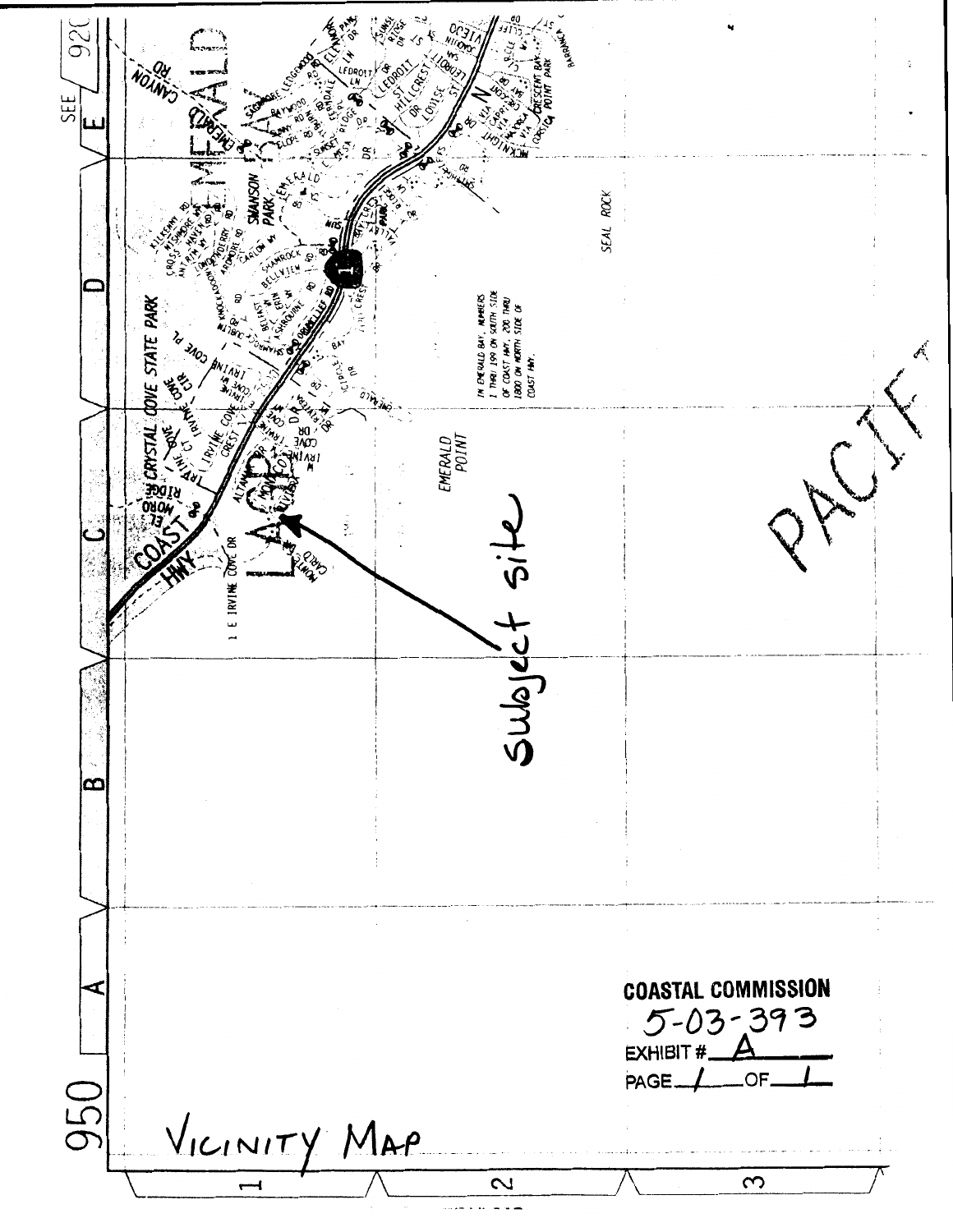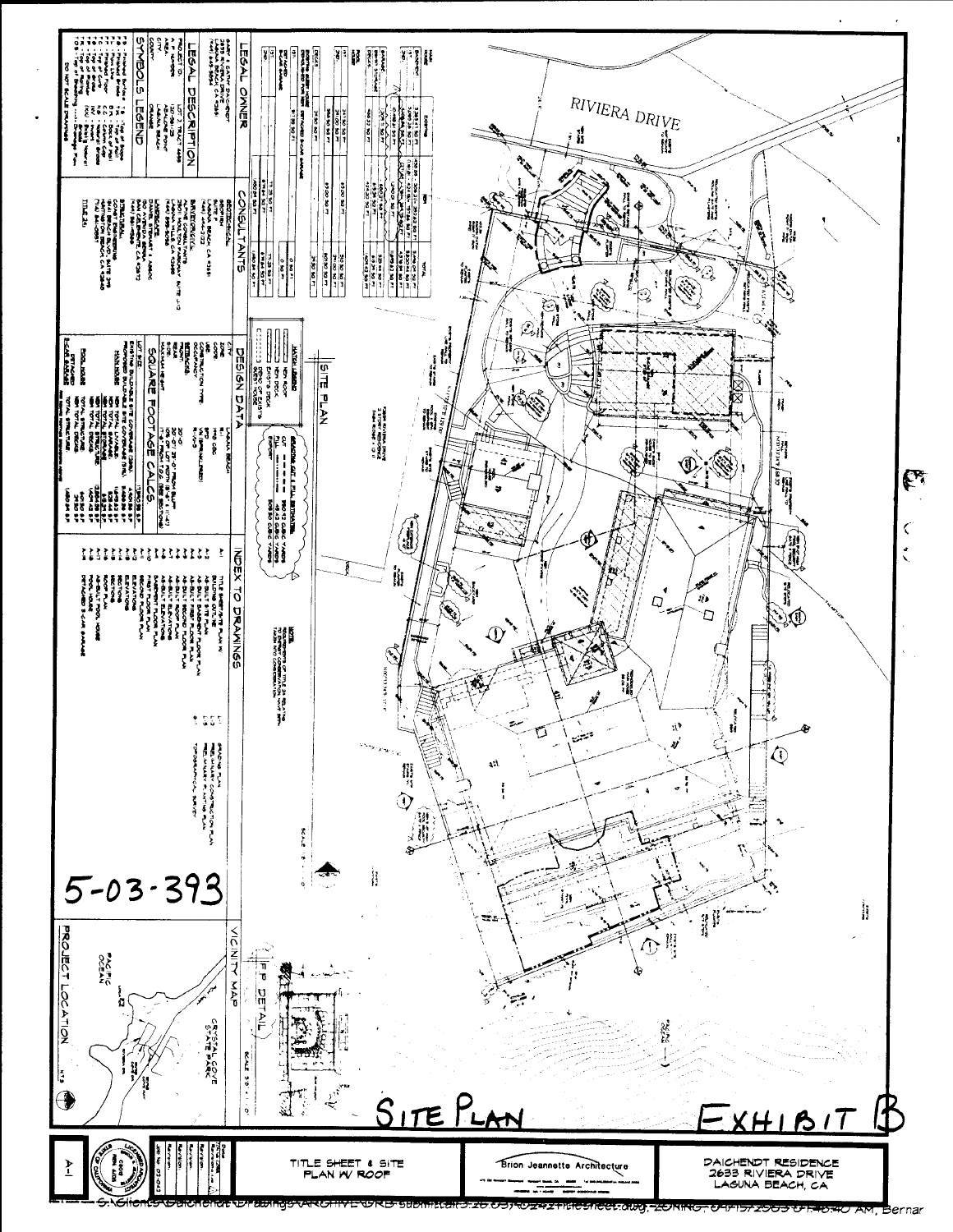

<sup>5:\</sup>Clients\Daichendt\Drawings\ARCHIVE\DRB submittal(3.26.03)\0242fp.dwg, BASE, 09/15/2003 07:46:18 AM, BernardoB, \\BJ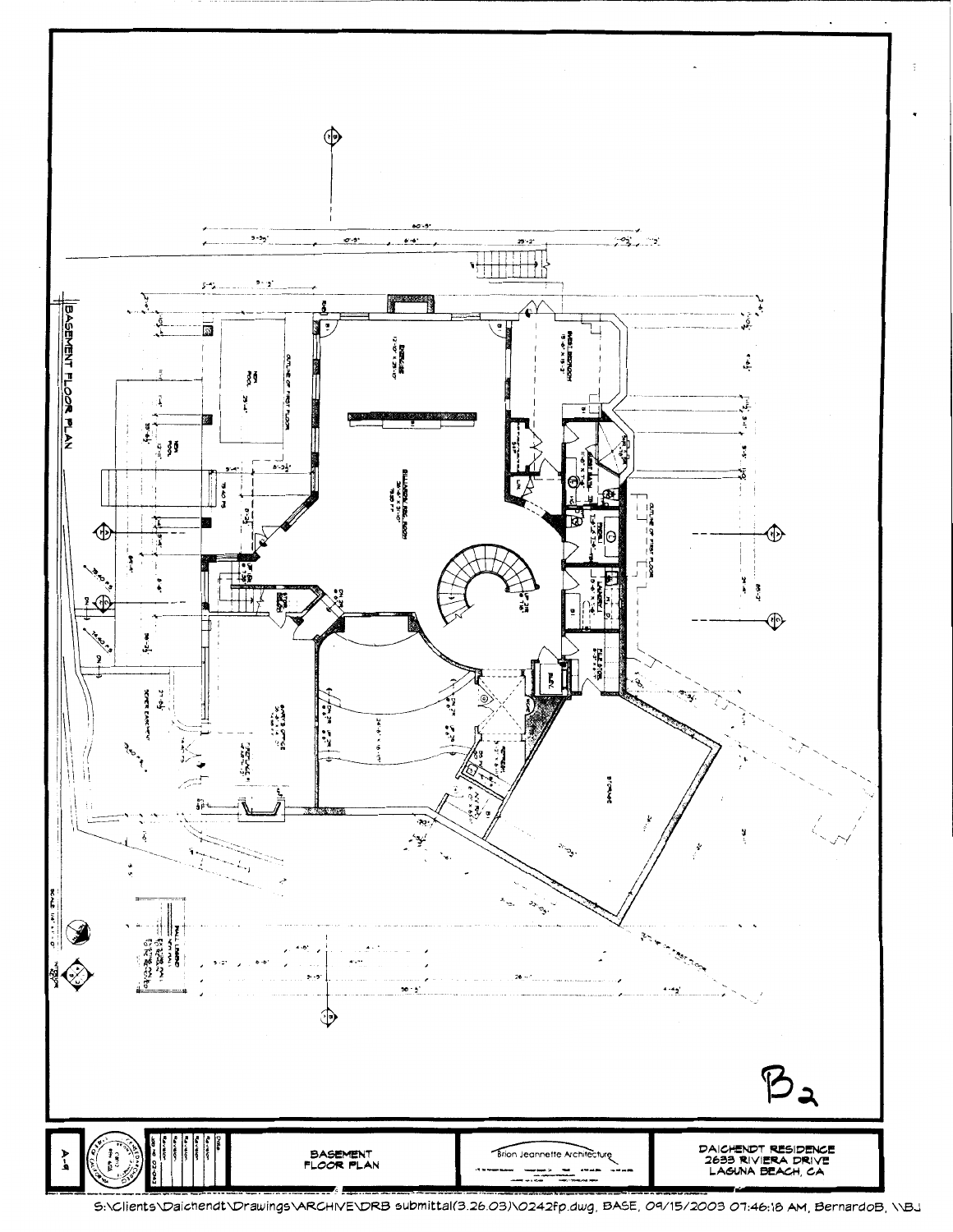

θ O7:46:28 AM, Bernar  $5003$ ۱Г PO RS ς U. i<br>E11 W ğ ш ĝ ğ ä chen

पें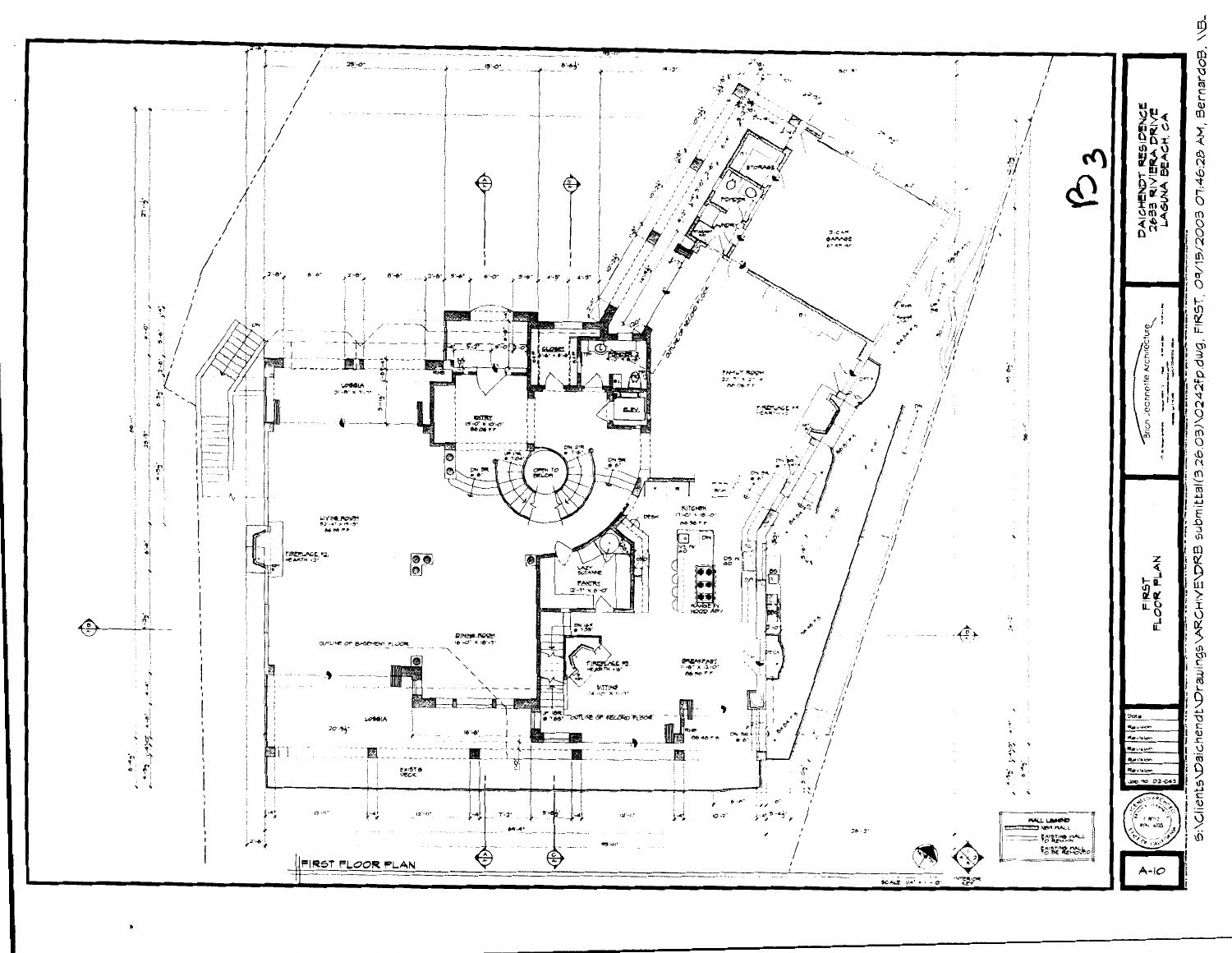

<sup>5:\</sup>Clients\Daichendt\Drawings\ARCHIVE\DRB submittal(3.26.03)\0242fp.dwg, SECOND, 09/15/2003 07:46:37 AM, BernardoB.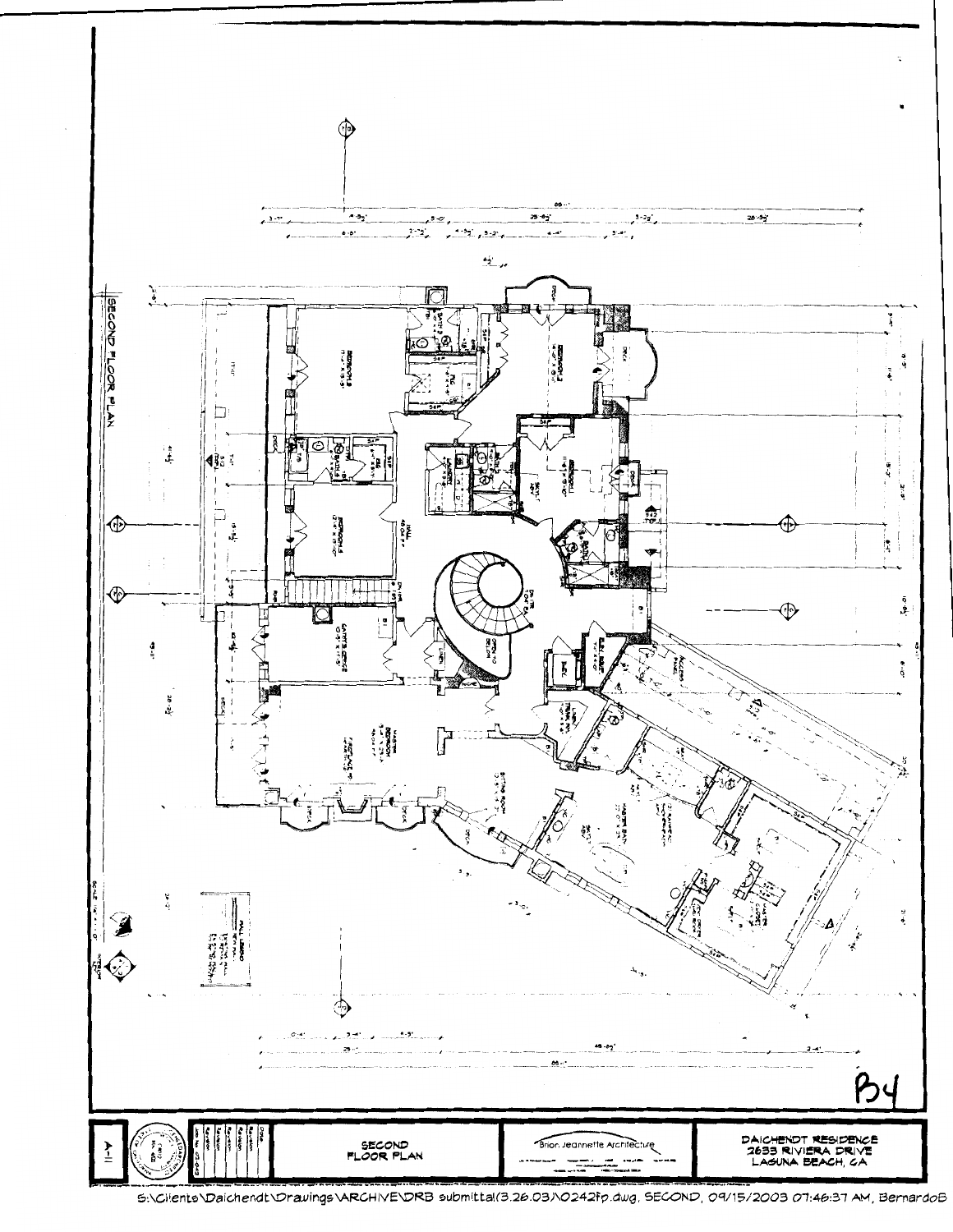

5:\Clients\Daichendt\Drawings\ARCHIVE\DRB submittal(3.26.03)\0242Section.dwg, SECT A-B, 09/15/2003 07:47:36 AM, Bernard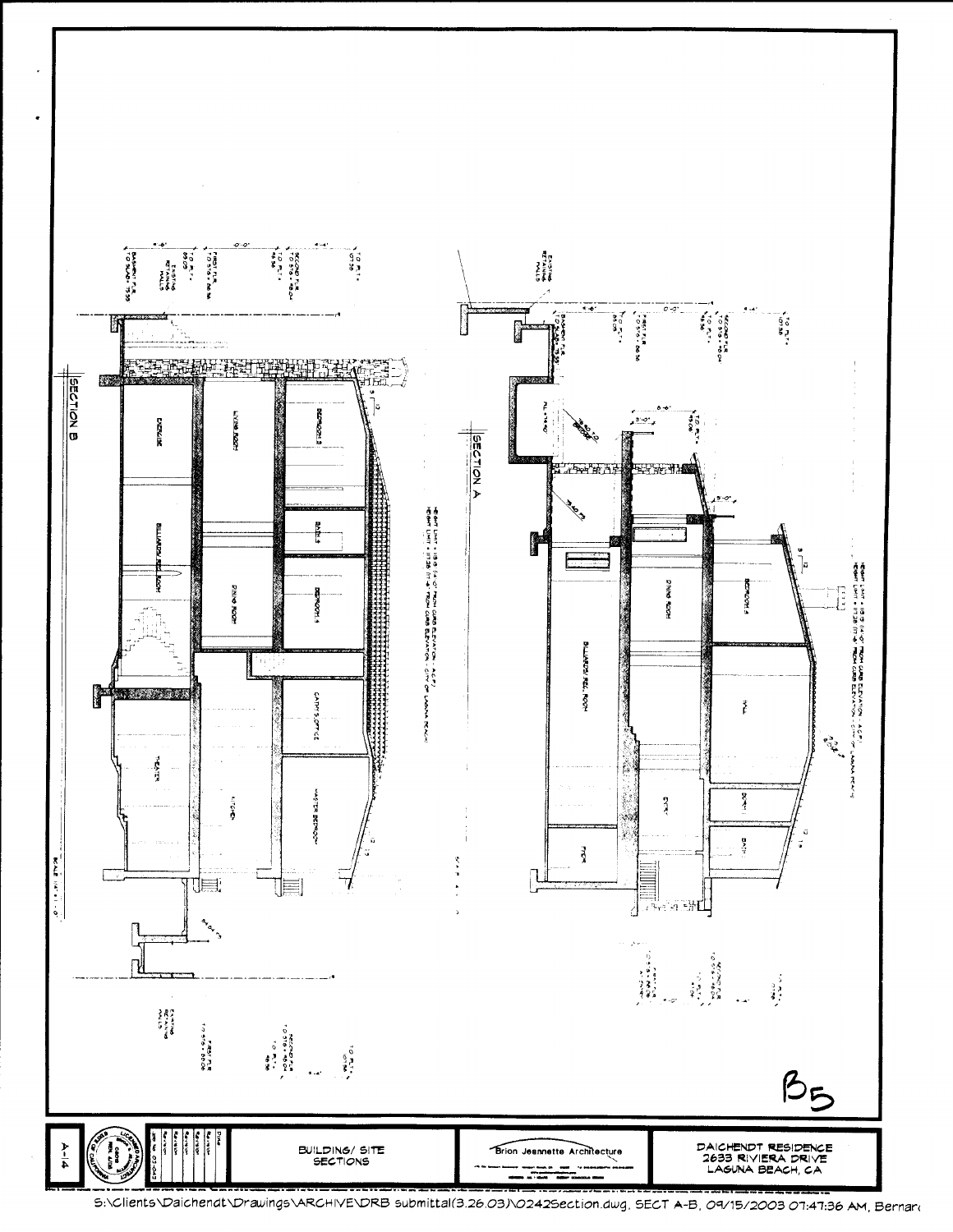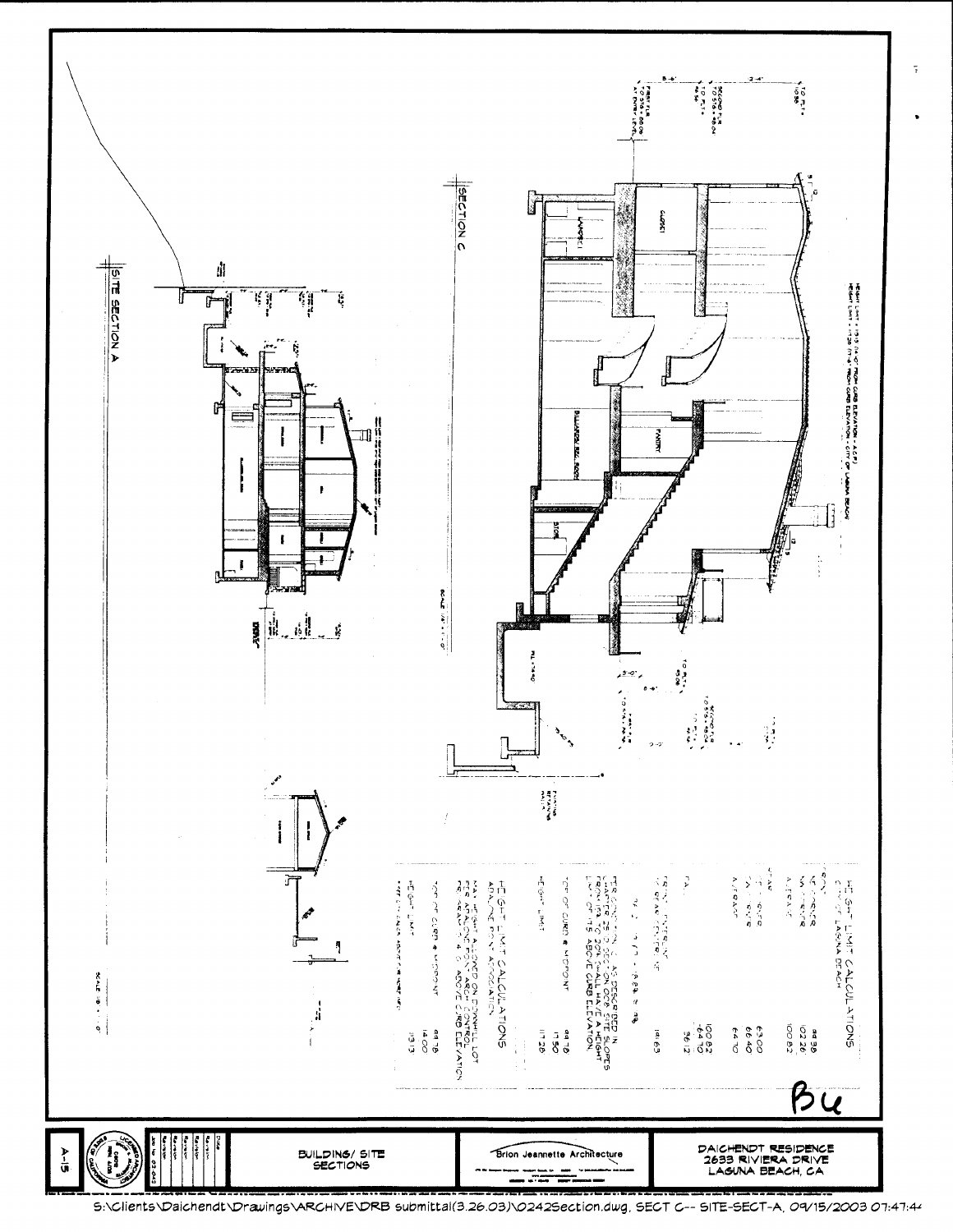

 $\sim$ 

 $\sim$   $\alpha$ 

 $\mathcal{L}$